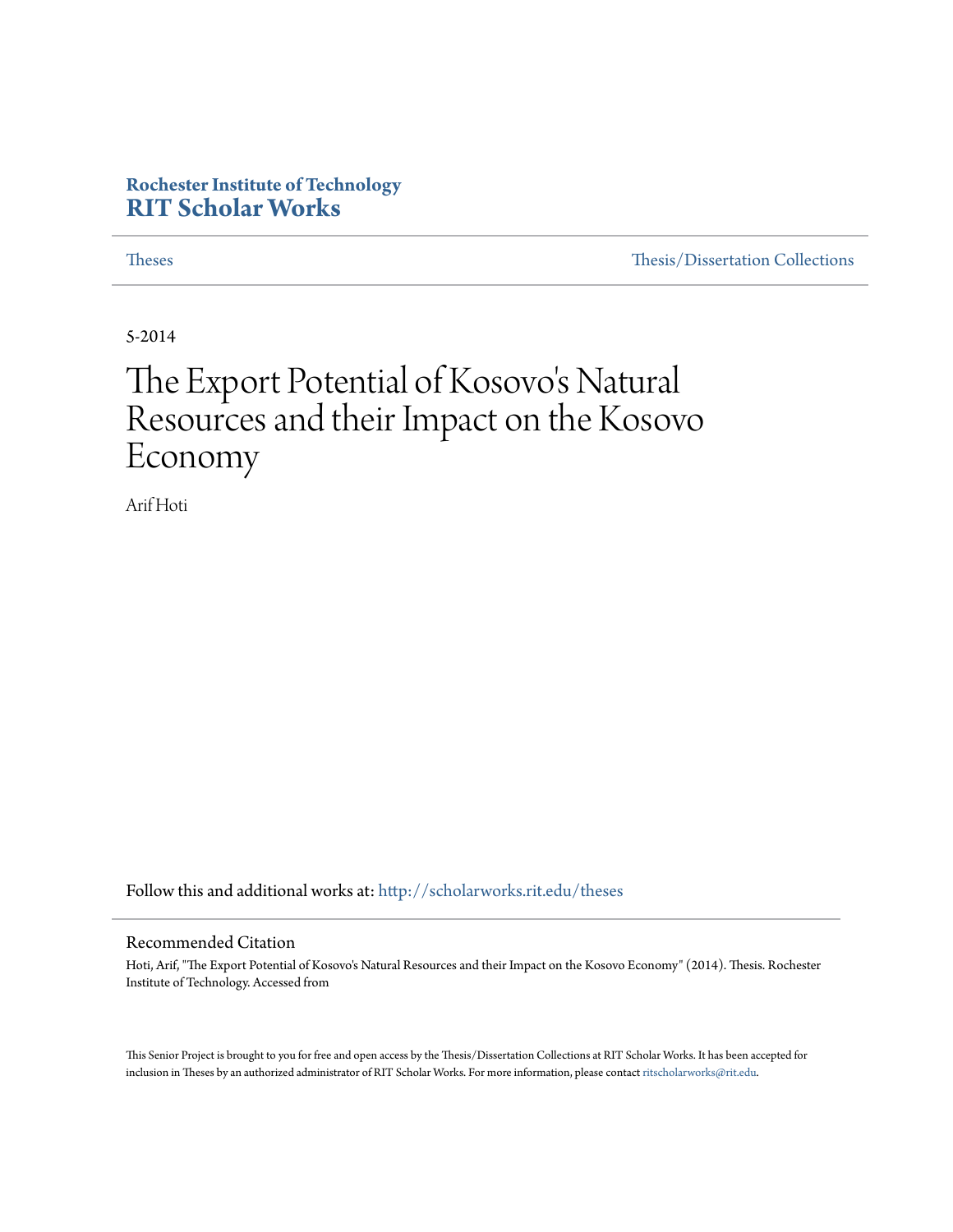

Submitted to A.U.K. as part of requirement for graduation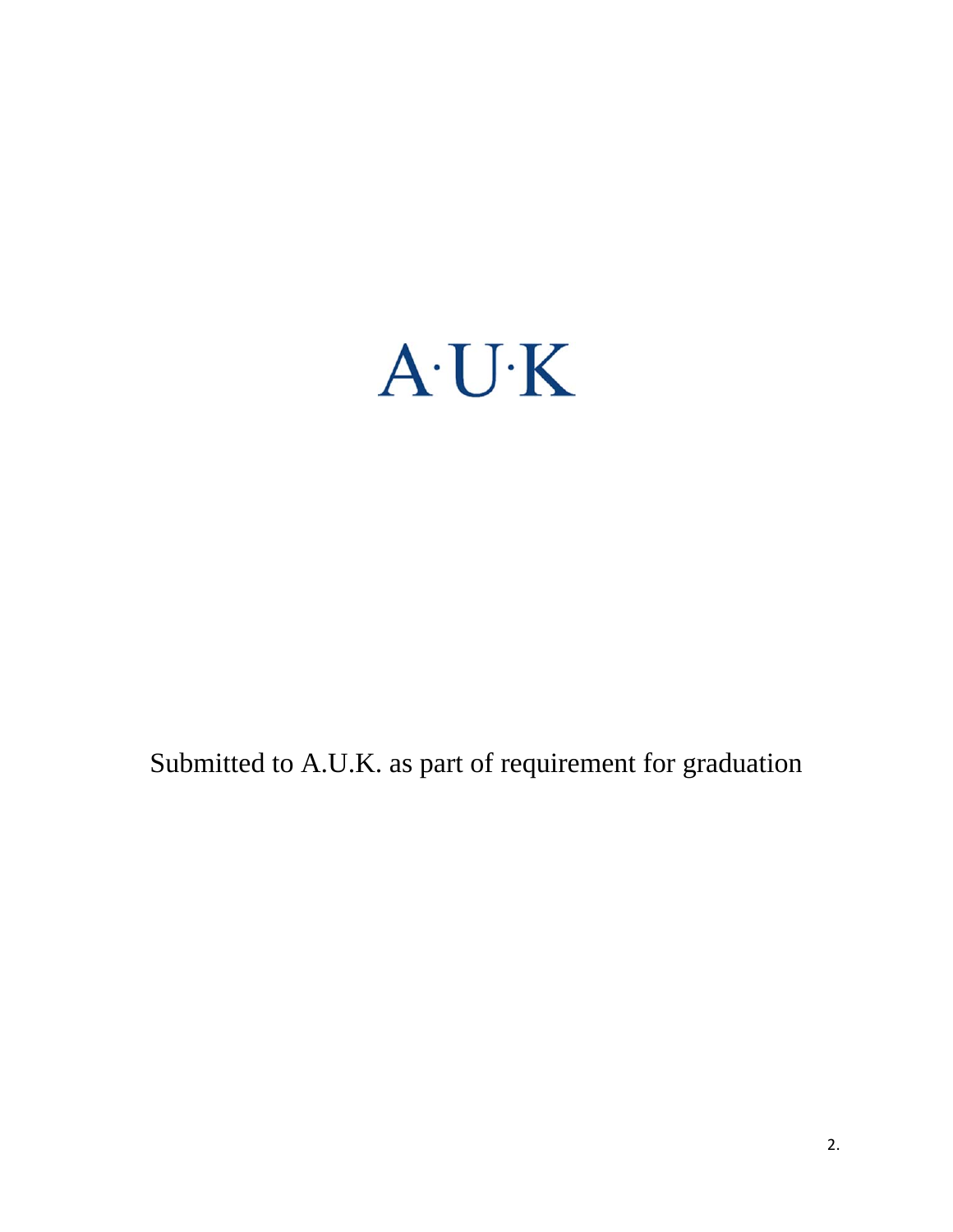# The Export Potential of Kosovo's Natural Resources and Their Possible Impact on the Kosovar Economy

An Honors Society Project Presented to The Academic Faculty

By

Arif Hoti

In Partial Fulfillment

of the Requirements for Membership in the

Honors Society of the American University in Kosovo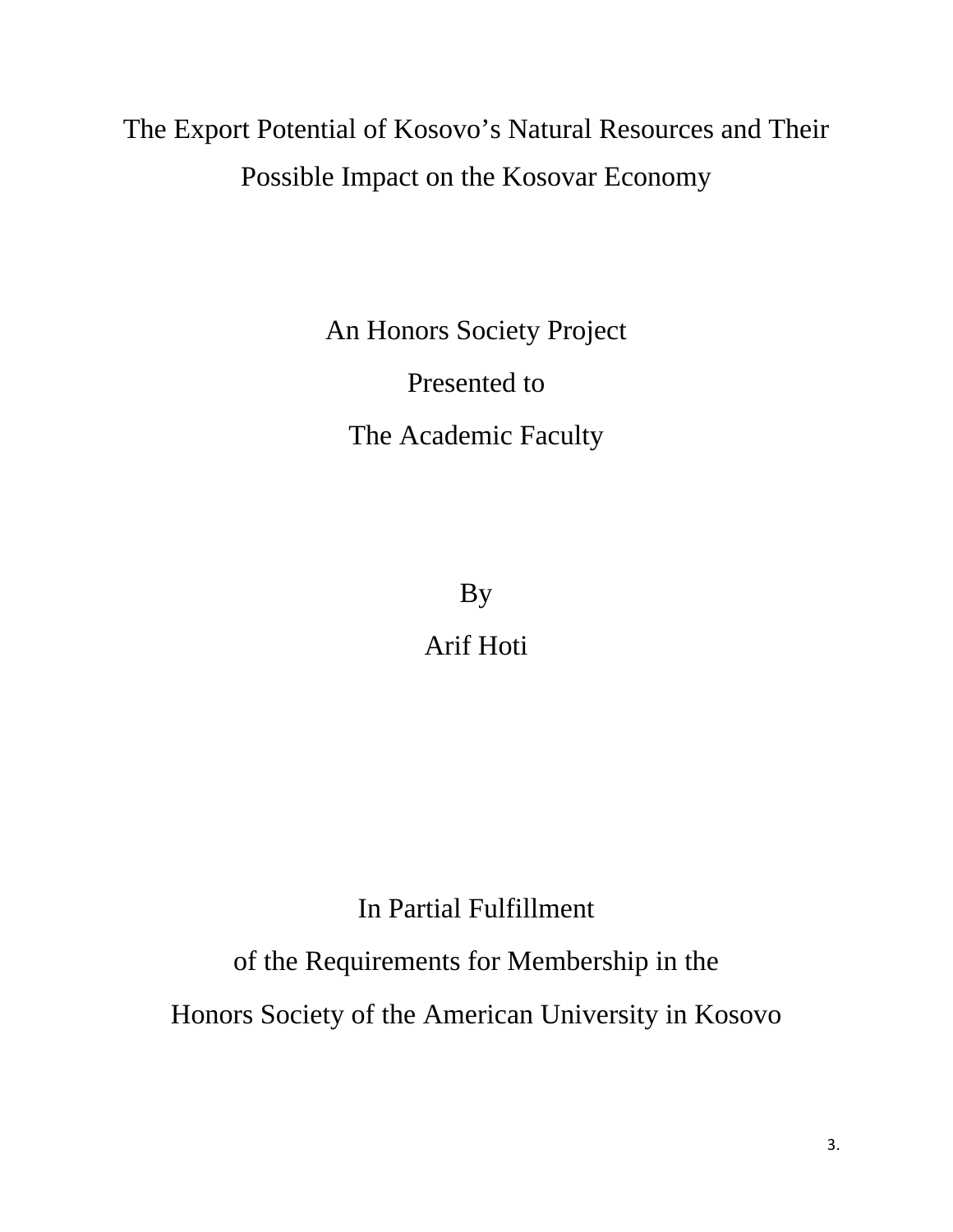# Contents

| 1.               |     |  |
|------------------|-----|--|
| 2.               |     |  |
| a)               |     |  |
| b)               |     |  |
| 3.               |     |  |
| a)               |     |  |
|                  | i.  |  |
|                  | ii. |  |
| b)               |     |  |
|                  | i.  |  |
|                  | ii. |  |
| $\mathbf{c})$    |     |  |
| d)               |     |  |
| e)               |     |  |
| f                |     |  |
| h)               |     |  |
| $\mathbf{i}$     |     |  |
| j)               |     |  |
| $\bf k)$         |     |  |
| $\left( \right)$ |     |  |
| 4.               |     |  |
| 5.               |     |  |
| a)               |     |  |
| b)               |     |  |
| d)               |     |  |
| e)               |     |  |
| f)               |     |  |
| 6.               |     |  |
|                  |     |  |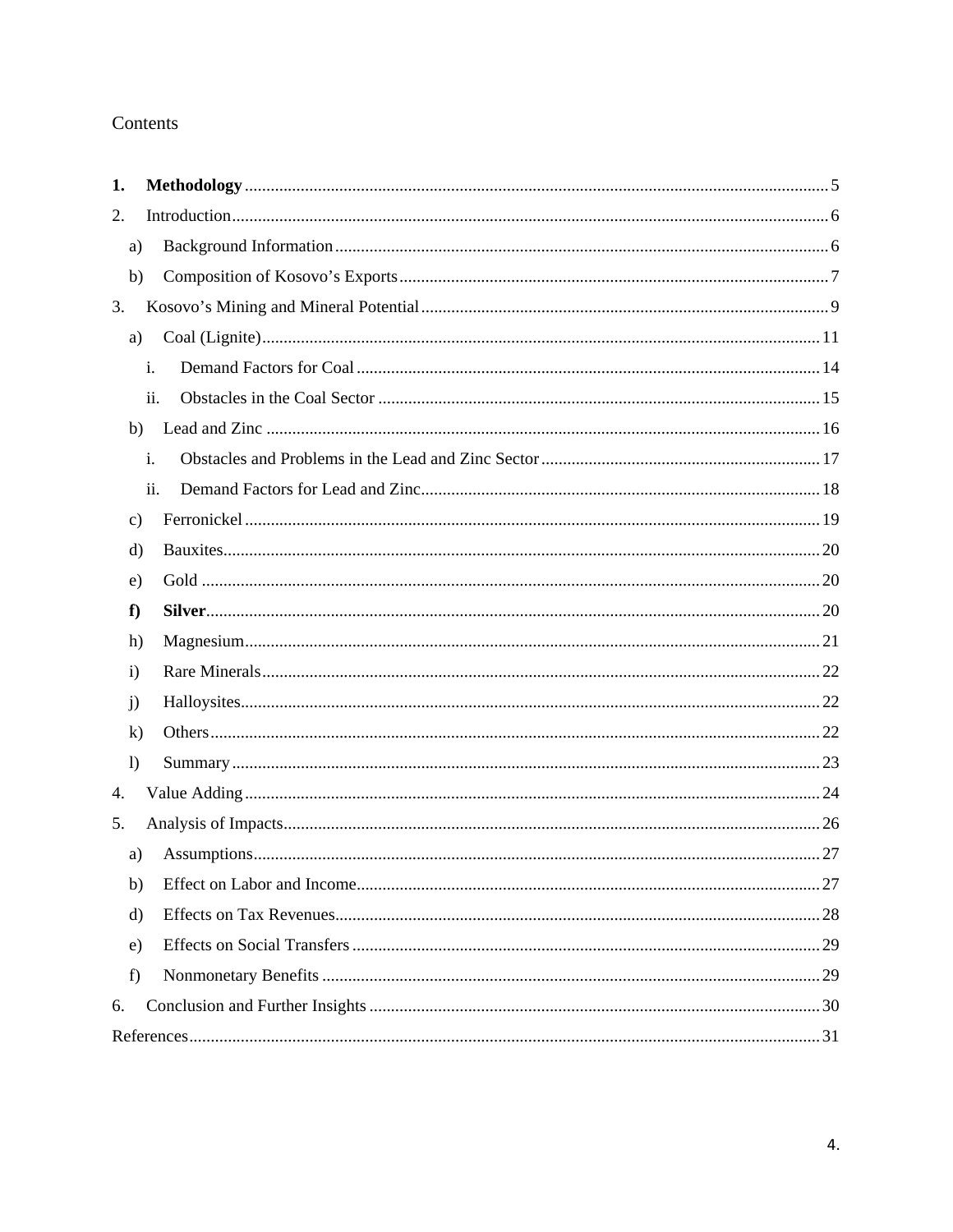## **1. Methodology**

This paper has been composed by collecting and interpreting mostly secondary research data. Since there was enough material that could be found online, there was no vital need of conducting extensive primary research. Fortunately, most of the relevant Kosovar ministries and agencies provide enough important and related information about Kosovo's natural resources and mining in general.

Nonetheless, in order to support and verify the findings of this research paper, I also conducted an interview with the Kosovar deputy minister of Environment and Spatial Planning. The interview was conducted in a semi-structured way and the deputy minister's responses basically confirmed the validity of the findings I had come to.

Since this paper is about natural resources and their economic potential, it was essential to find the significance of the respective endowments and their economic values. In case that there were no explicit figures stating the economic value of a resource, I simply multiplied the quantity of the entire endowments of that resource with a recent market price for that particular resource. In addition to simply finding and estimating the market value of important resources, I also attempted to find information about relevant demand factors and trends about each resource. In other words, the focus was not merely on Kosovo's ability to supply and export a resource; the focus was also on Kosovo's ability to find prospective buyers for its resources.

These resulting estimates were then used to analyze their probable impact on certain economic variables such as the unemployment rate, tax revenues, or social transfers. At this point, it has to be noted that the Computable General Equilibrium Model (CGE Model) was of essential importance. The calculations that were done in order to estimate the effects of more natural resource exports were based on the CGE Model. In addition to that, I also attempted to assess the impact of export revenues on qualitative factors such as investment climate or level of informality, for instance. After reading this paper, readers should have a better picture of the mineral and mining sector in Kosovo, its export and economic potential, and the benefits the Kosovar economy might derive from utilizing that potential.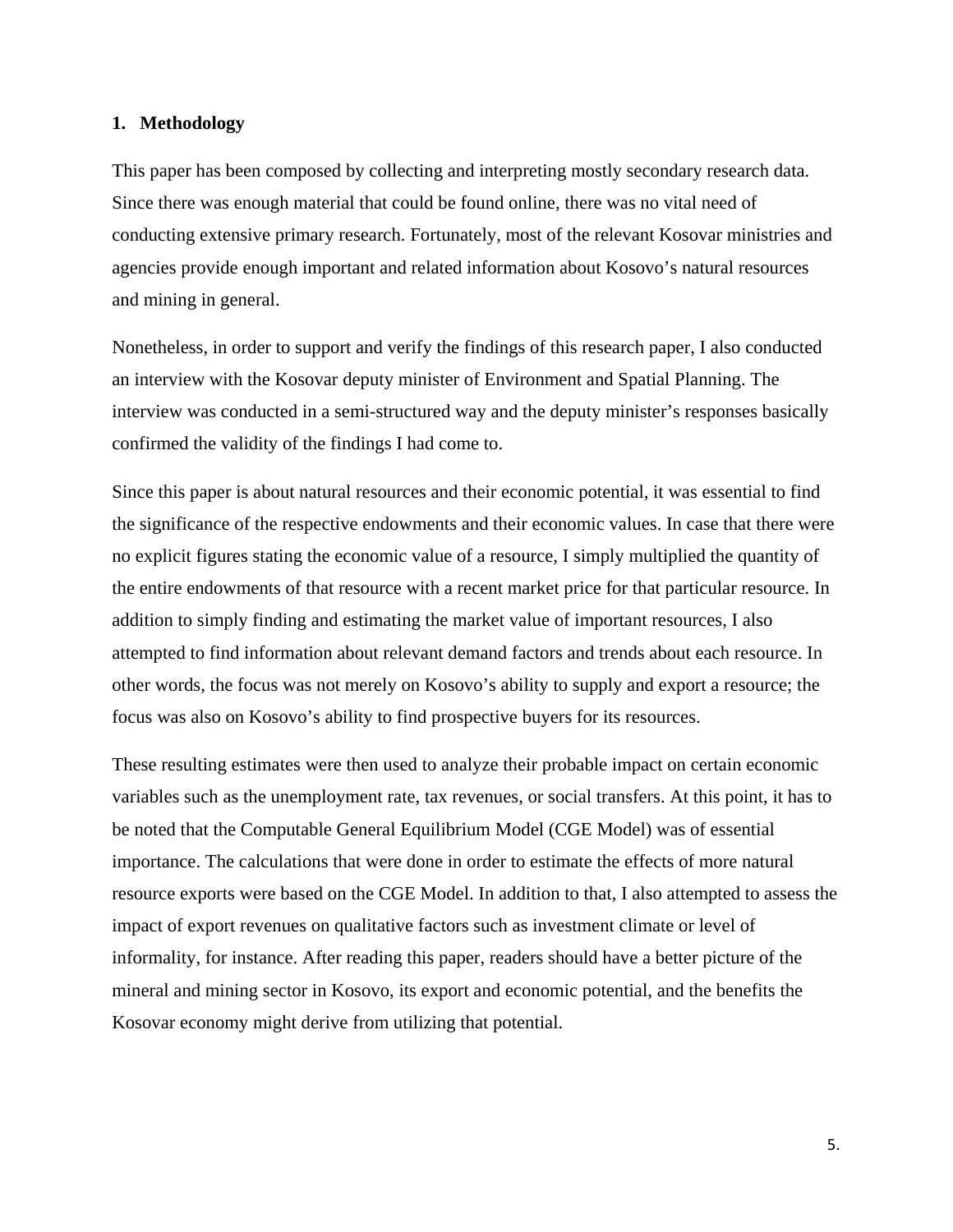## **2. Introduction**

Kosovo is a young country with many acute problems from a political, economic, and social perspective. Its economy represents one of its many current struggles. Kosovo's unemployment rate is extremely high ("Assessment of the Employment Strategy: the need for a concrete strategy," 2013) and its trade deficit is enormous ("External Trade Statistis 2011," 2012). Accordingly, most of the money in Kosovo leaves the country for imported goods from other countries. Therefore, the country's economy is unable to benefit from the multiplier effect and thus loses the opportunity of creating new jobs within the country's borders. Consequently, if the country shall make faster economic progress, then Kosovo must find a way to keep the money within its borders. By doing so, Kosovo's economy will be able to benefit from the aforementioned multiplier effect and thus support the creation and development of domestic industries, which in turn will increase employment. However, how can Kosovo increase its exports and as a result of that improve its current tremendous trade deficit? After a thorough review of material regarding Kosovo's economic sectors that may have a significant export and growth potential, it is worthwhile to note that the following three sectors have been mentioned repeatedly: natural resources (minerals and metals), land, and labor (USAID, 2013). However, continuous research suggests that out of these three vital sectors, it is Kosovo's natural resources like coal and lead-zinc which appear to be the most promising sectors for exports. Therefore, this paper will search for the economic potential of Kosovo's natural resource sectors and attempt to estimate their potential in monetary terms as well. As mentioned before, in addition to assessing the monetary value of the resources, this paper will also aim to analyze the export prospects of the particular endowments by actively searching for demand factors in countries and industries that might become important purchasers of such industrial goods.

## **a) Background Information**

In order to have a clearer view of Kosovo's export potential, a more detailed look at Kosovo's trade statistics for the year 2011 is presented. According to the Kosovo Agency of Statistics, Kosovo had a trade deficit of  $\epsilon$ ,173.1 million in 2011 only. This deficit was the result of  $\epsilon$ 319.1 million worth of exports and €2,492.3 million worth of imports. In comparative terms, Kosovo's exports covered only 12.8% of its imports for the year 2011. In other words, for every euro worth of goods and services Kosovo exported in 2011, it imported €7.81 worth of goods and services.

6.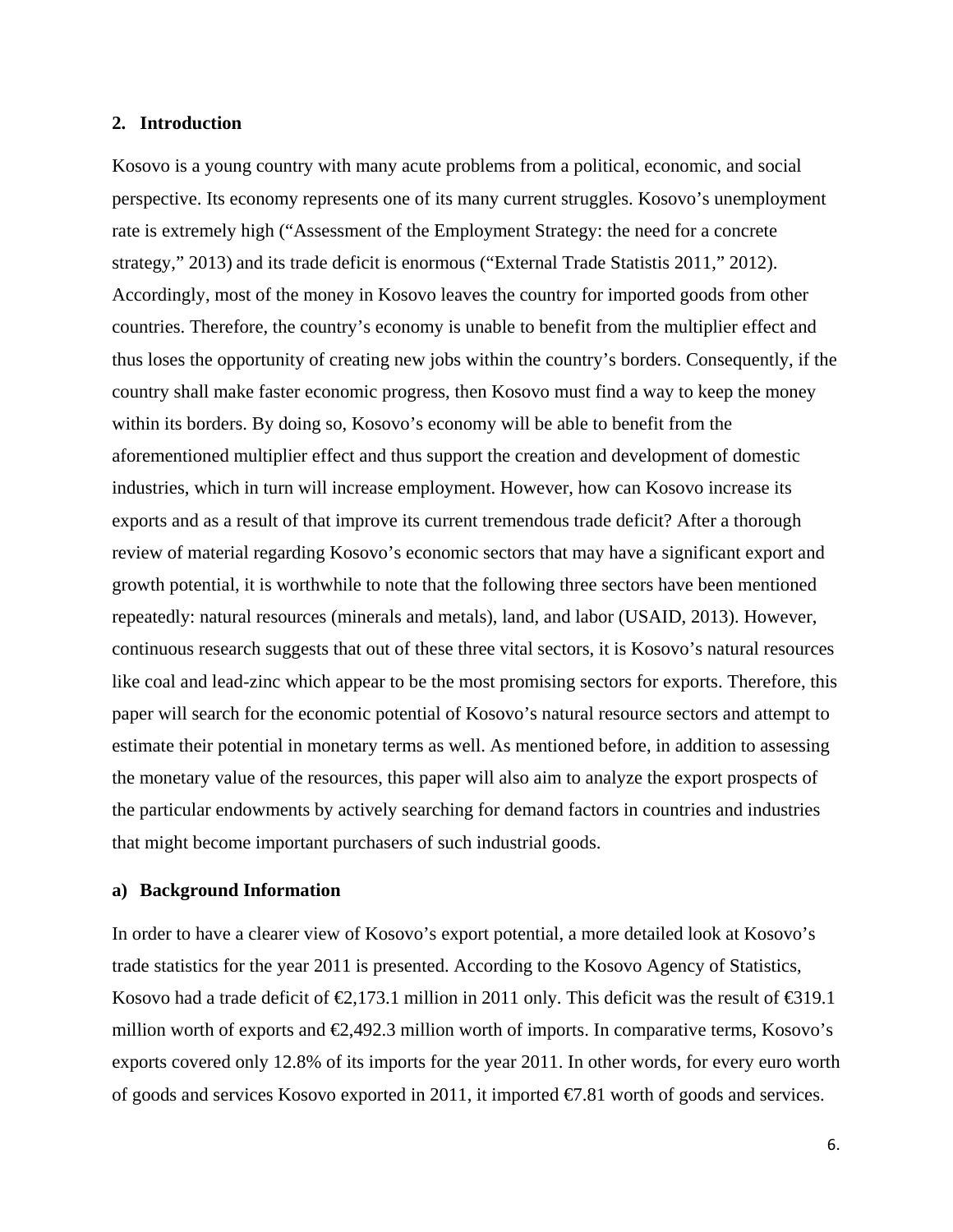Alternatively, every of Kosovo's approximately 2 million citizens spent  $\epsilon$ 1,246.15 on imported goods in 2011, as compared to Kosovar businesses that exported only  $\bigoplus$  59.55 worth of goods per capita. These figures seem even more remarkable when one considers the fact that the average wage in Kosovo's public sector is only €368 (Krasniqi-Veseli, 2012a).

Another problem arises due to the fact that approximately 70% of the government's budget depends on the income from customs ("Të ardhurat nga dogana, tregues pasigurie ekonomike," 2013). Even though this means that imports also bring a lot of income to the government, one has to consider that such a form of financing is not sustainable in the long run. Bearing in mind that Kosovo aspires for EU integration and has a positive approach towards free trade, one can deduce that improving the trade deficit by increasing exports is a crucial component of sustainable growth. In order for Kosovo to be prepared to lose all those revenues from the borders as a consequence of EU integration, it has to find other ways of creating revenues. Therefore, Kosovo has to find its comparative advantage in order to become an exporting country. The following section will highlight why it will be natural resources which are more likely than any other sector to significantly increase the country's exports and thus bring economic and social prosperity to the Kosovar society.

## **b) Composition of Kosovo's Exports**

In order to emphasize the export potential of natural resources, this section will analyze the composition of Kosovo's recent exports. According to the statistics provided by the Kosovo Statistics Agency for the year 2011 (p. 11), Kosovo exported mostly manufactured goods classified chiefly by material (52.9%); crude materials, inedible, except fuels 25.4%; food and live animals (5.5%); mineral fuels, lubricants and related materials (5.1%); machinery and transport equipment (5.1%); beverages and tobacco (2.5%); miscellaneous manufactured articles (2.2%); and chemicals and related products, not specified somewhere else (1.3%). As one can deduce from the figures, three fourth of Kosovo's exports for the year 2011 were just manufactured goods classified chiefly by material and crude materials, inedible, except fuels. In other words, 78.3% of Kosovo's exports in 2011 were goods which are classified mainly by material (not labor) and crude (not processed) materials.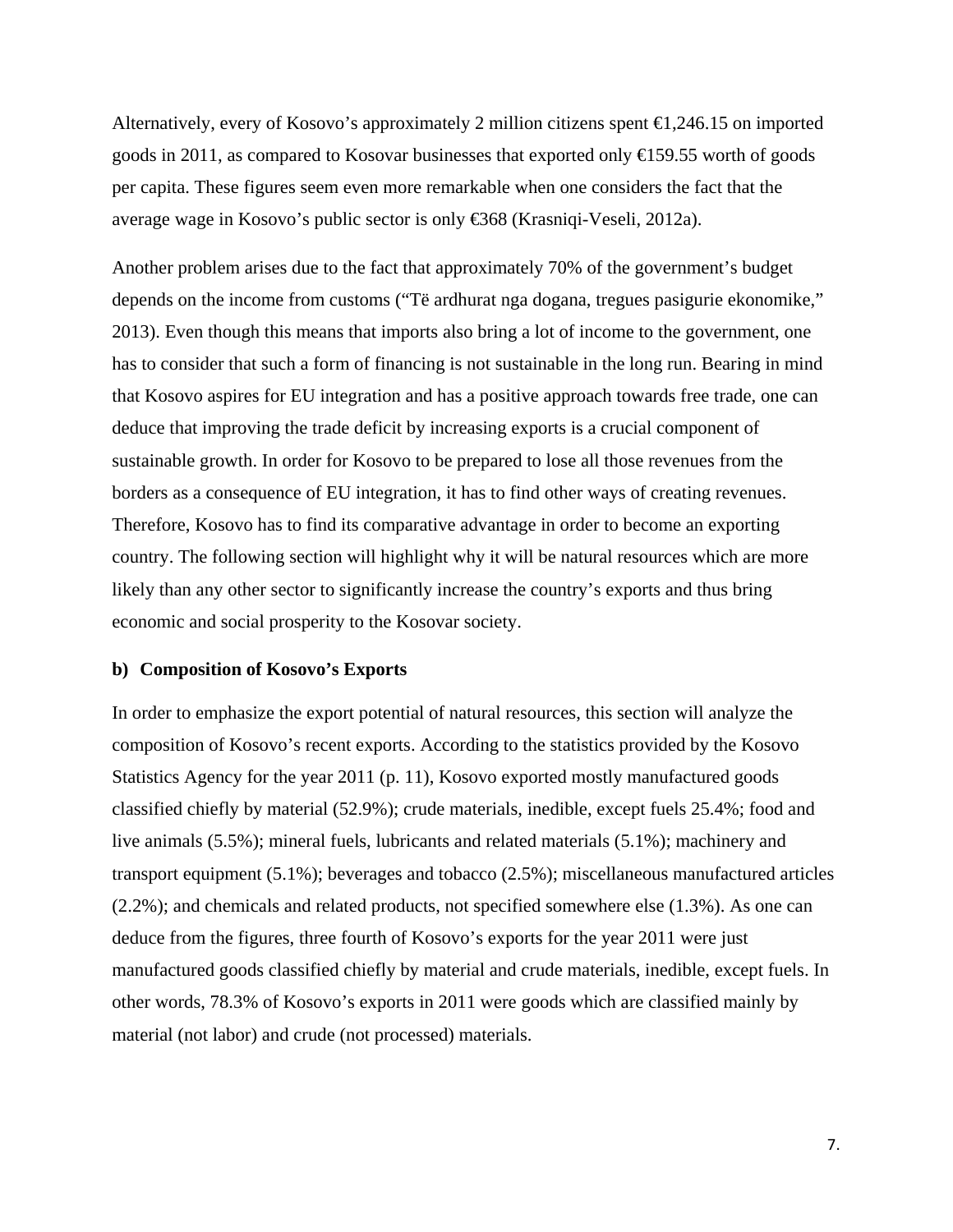This means that it is not the labor and craftsmanship of Kosovar citizens that is so demanded by the importing countries but mainly the materials as such – preferably raw and unprocessed. These statistics basically give the first hints where Kosovo's real export and growth potential might lie. Consequently, one can conclude that Kosovo's natural resources are in such high demand as compared to other goods and services that it might even become a problem due to the lack of diversification (Economic Initiative for Kosovo [ECIKS], 2013). A lack of diversification is undesirable because that will make Kosovo more vulnerable to price shocks in the market and other unexpected market or even political influences. Nevertheless, the figures emphasize that Kosovo can make economic progress if it focuses its efforts on the production and export of natural resources. In support of this claim, it has to be noted that approximately half of Kosovo's exports are realized by one single mining company, *NewCo Ferronikeli,* or simply *Ferronikeli* (World Bank, 2010). Table 1 will highlight once more how significant the share of raw materials appears to be in the export side of Kosovo's trading account (Ministry of Trade and Industry, 2014).

| Designation                                 | 2011        | 2012       | Difference | Share in  |
|---------------------------------------------|-------------|------------|------------|-----------|
|                                             |             |            | in $%$     | the total |
|                                             |             |            |            | exp. %    |
|                                             |             |            |            | 2012      |
| Ferro-alloys:                               | 108,569,284 | 63,359,495 | $-41.6$    | 31.4      |
| Ferrous waste and scrap; remelting scrap    | 20,026,215  | 17,639,854 | $-11.9$    | 8.7       |
| ingots of iron or steel:                    |             |            |            |           |
| Lead ores and concentrate                   | 10,105,476  | 11,164,171 | 10.5       | 5.5       |
| Copper waste and scrap                      | 11,648,123  | 8,991,461  | $-22.8$    | 4.5       |
| Electricity                                 | 15,284,692  | 8,324,415  | $-45.5$    | 4.1       |
| Raw hides and skins of bovine               | 7,526,657   | 7,829,624  | 4.0        | 3.9       |
| (including buffalo) or equine animals       |             |            |            |           |
| (fresh, or salted, dried, limed, pickled or |             |            |            |           |
| otherwise pre- served)                      |             |            |            |           |

**Table 1 – Structure of the most exported products, January – September 2012** 

In other words, Table 1 summarizes the apparent demand for Kosovo's natural resources and, more importantly, Kosovo's ability to meet that demand at least partially. Even though there has been an apparent decline in quantity demanded from 2011 to 2012, the figures indicate that natural resources seem to have considerable export potential. Consequently, if the government of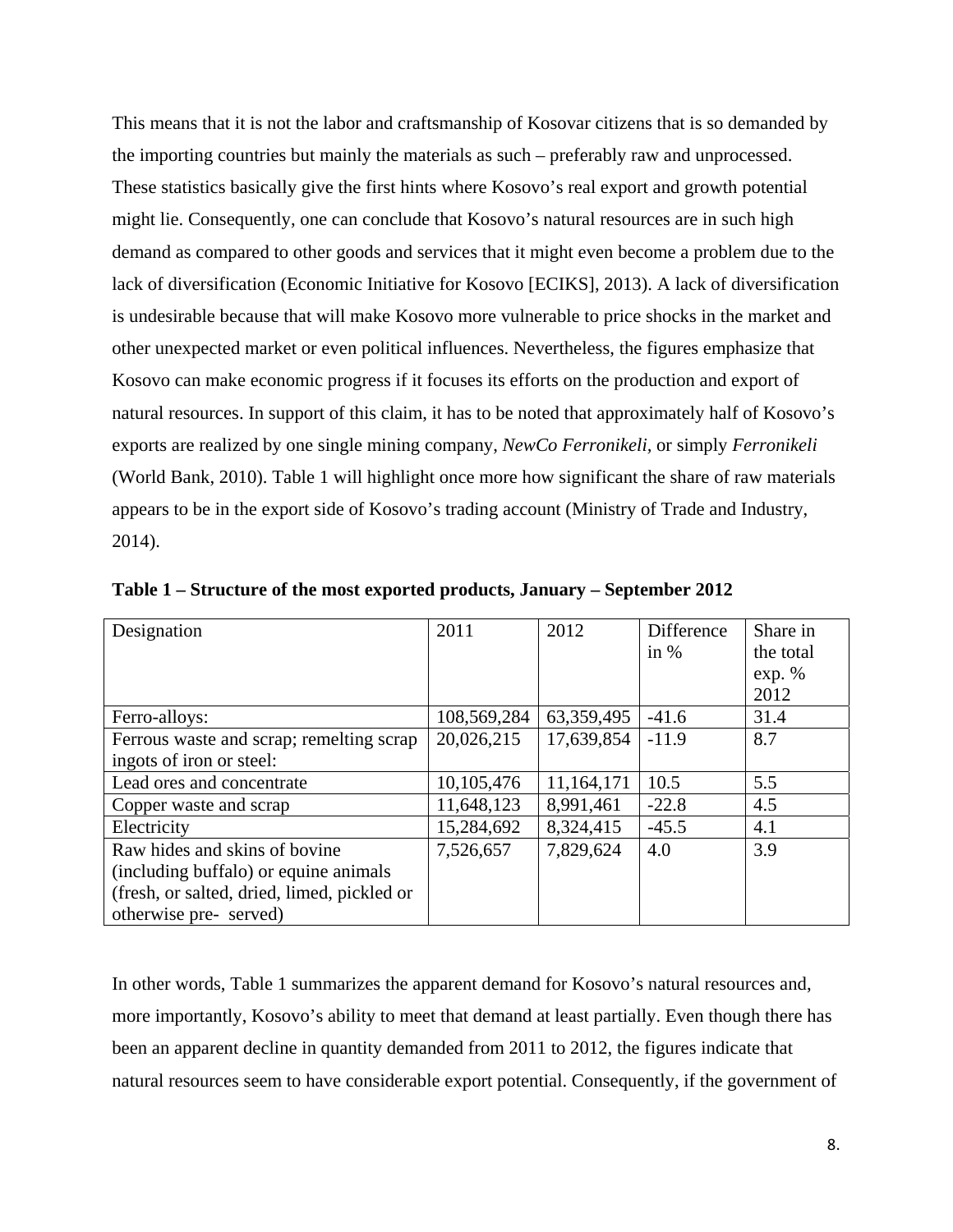Kosovo desires immediate and significant economic development, this is the sector where investments should be focused. Since the mineral and mining sector seems to already have a solid consumer base abroad, it can reasonably be argued that investing in other sectors would take longer to provide comparable results.

## **3. Kosovo's Mining and Mineral Potential**

Apparently, minerals and mining seem to have a huge export and economic potential which might ease Kosovo's development in the near and distant future. Interestingly, it is assumed that even the Romans extracted minerals in different places in Kosovo more than 2000 years ago (Féraud, Maliqi, & Meha, 2007; ECIKS, 2013, Independent Commission for Mines and Minerals [ICMM], 2014). Modern base-metal mining, on the other hand, began during the fourth decade of the last century (ECIKS, 2014). It is for this reason that the Ministry of Economic Development states in the Mining Strategy of the Republic of Kosovo for the years 2012 to 2025,

The Republic of Kosovo is rich in natural mining resources, among which energy and colored metal resources represent the most significant potential for overall development. In this aspect, it is worth to explicitly make note of lignite, lead, zinc, silver and gold, silicate mines of nickel and cobalt, iron – nickel, bauxite, manganese, and a considerable number of non-metallic minerals, industrial and construction geological materials. Rational and well-managed use of these resources can provide for a prompt and sustainable economic and social development of Kosovo (2012, p. 10).

Moreover, the list of natural resources that are available in Kosovo seems to be neverending. Zinc, lead, silver, nickel, iron, bauxite, chrome, cobalt, magnesium, gold, copper, cadmium, bismuthe, and industrial minerals are only the main minerals that can be found in the soil of Kosovo (ECIKS, 2013; Ministry of Economic Development, 2012).

Kosovo's natural resource endowments are of such importance that they have been many times at the heart of ongoing political disputes between Kosovo and Serbia (Hedges, 1998). Before liberation from Serbia, the Albanian population in Kosovo even used to say "Trepça is producing. Belgrade is building." (Gecaj, 2014). However, in contrast to prewar times, as of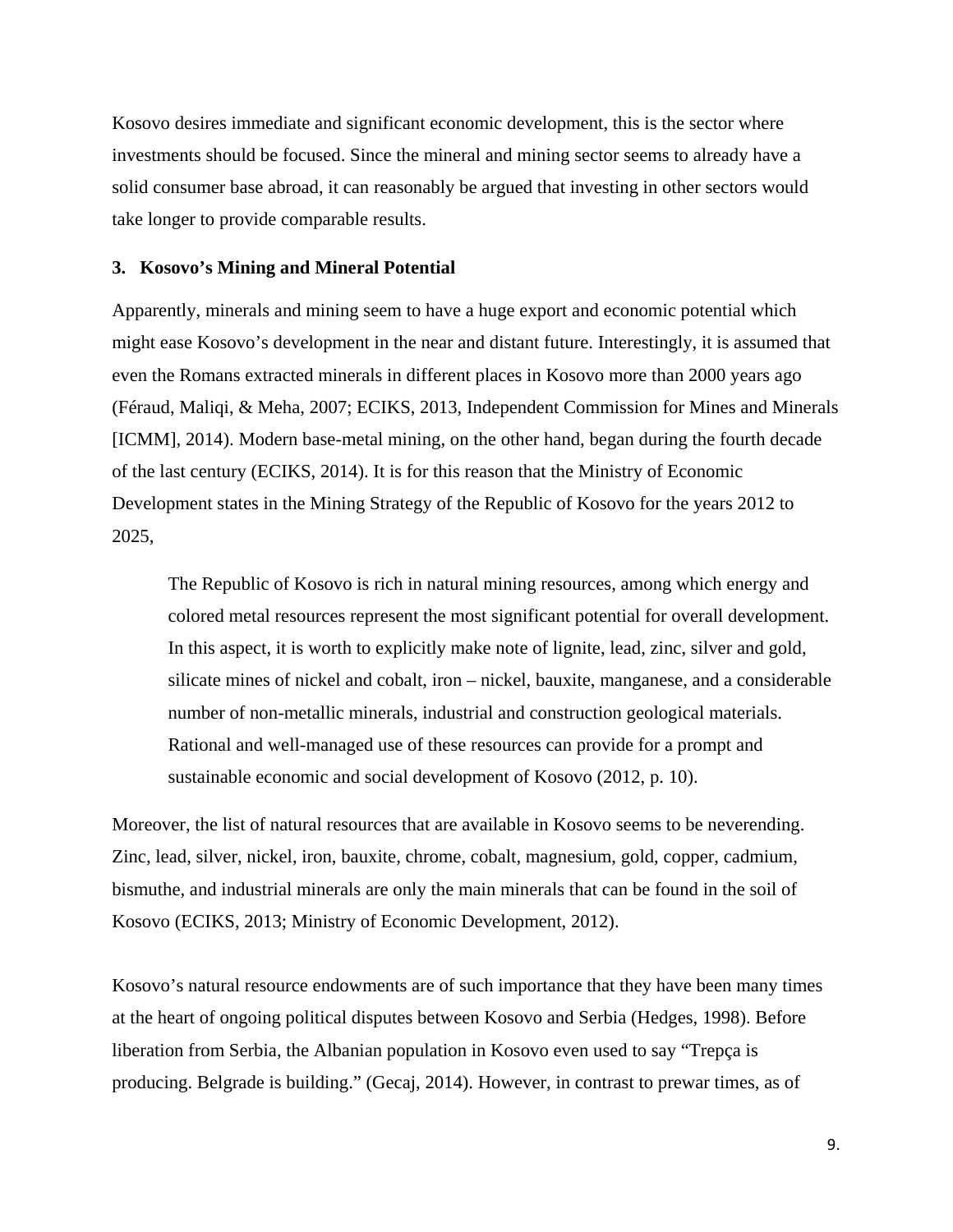2012, only four mines were operating "with limited capacity" (Ministry of Economic Development, 2012). Accordingly, the current problem with Kosovo's natural resources and the mines is the fact that Kosovo's mineral industry needs to reach its prewar level of production. For these reasons, in order to determine the growth and export potential of the mining sector, one has to simply analyze Kosovo's recent past. According to USAID,

The Trepça mining comlex operated at one-fifth of capacity in 2012. Sharrcem cement factory produced 535,000 tons of cementin 2012 out of an overall capacity of 835,000 tons. The Newco Ferronikeli Complex currently only runs one of two kilns, limiting its potential production. The trend of deindustrialization marks a fall in the share of industry in the total economy from 47% in 1988 to only 21% in 1994 (2013, p. 11).

The mineral and mining sector also employed a vast number of people, as compared to postwar years, especially Trepça, which even played a crucial industrial role during Yugoslav times. "It is widely known that in 1989, Trepça mines employed some 7 thousand employees, whereas the entire Corporation employed over 22,000 employees" (Ministry of Economic Development, 2012). This finding is also supported by another source that states that at the end of the 1980s, when Yugoslavia's end was near, the four Trepça mines alone employed 23,000 employees (Hedges, 1998). In other words, Trepça has the potential to employ approximately 1% of Kosovo's entire population. Regarding Trepça's number of eployees, the ministry also adds in its strategy that 2,500 of the former miners are presently employed and another 2,500 do live on social schemes, thus negatively affecting the budget of the Republic of Kosovo. To sum up, the number of people that lived from jobs related to natural resources before 1999 was quite significant.

Added together, according to Shyqri Kelmendi (as cited in USAID, 2013), "In terms of economic impact, Kosovo's annual exports from mineral industry could reach 300-500 million (\$420-700 million), with the mining industry creating over 7,000 direct jobs and another 14,000- 21,000 indirect ones, which is comparable to the former number of Trepça employees mentioned above. Taking into consideration that Kosovo's yearly exports reach approximately only 200 million euro, one can deduce that Kosovo's true export potential is not even closely utilized at the moment. In other words, Kosovo might increase its exports by as much as 150% only by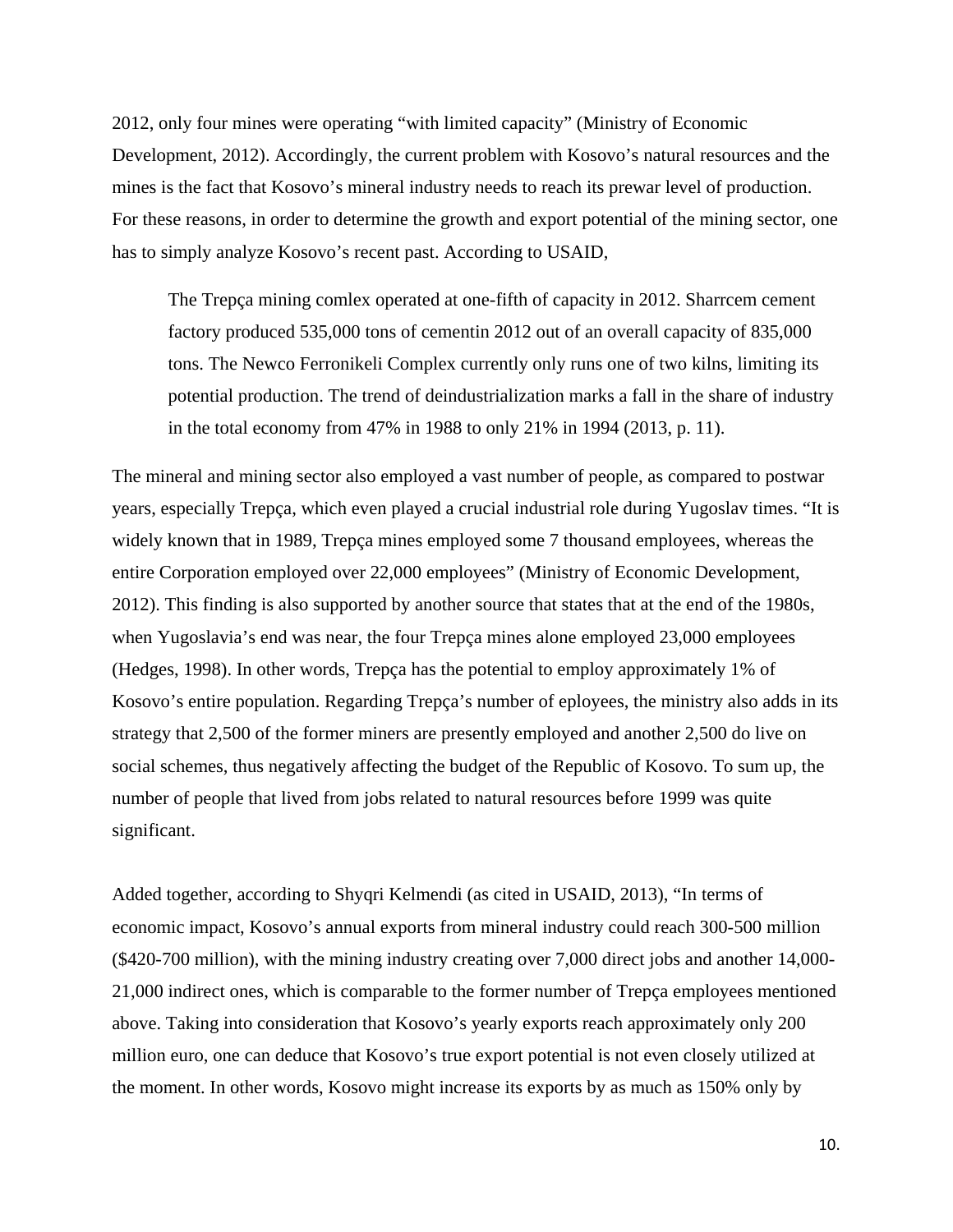utilizing its natural resources. Kelmendi's estimate about new jobs is also supported by the Deputy Minister of Environment and Spatial Planning, Ferat Shala, who has been CEO of Trepça before entering the government. He declared in an interview conducted exclusively for this study that, hypothetically speaking, for every new mining position, three to four other jobs might be created indirectly. So if the mineral industry alone can export up to two times the current amount of exports and probably employ approximately 20,000 people, then the entire Kosovar economy has to have a much larger potential in total.

Furthermore, according to ECIKS, "Some rather conservative valuations of the proven natural resources of Kosovo estimate their value between EUR 13.5bn and 25bn" (2013). Once more, taking into account the evidence that Kosovo exports every year approximately €200 million worth of goods, one can follow that these "rather conservative valuations," too, imply that Kosovo is not utilizing an export potential which is roughly hundred times as large as the current level of yearly exports. In order to find out how significant the potential of the aforementioned endowments really is, the following sections will provide data on each relevant natural resource sector that suggests significant export potential, especially lignite, lead and zinc, and ferronickel.

In fact, after extensively reviewing literature about Kosovo's economic potential, it becomes clear that there is no short-term alternative for the Kosovar economy but the mineral and mining sector. It has to be noted that according to deputy minister Shala, there are three resources in particular that might bring economic development to Kosovo: Lignite, lead and zinc, which are found jointly, and ferronickel (2014). To sum up, many dependable sources emphasize the economic potential of Kosovo's natural resources. There simply seems to be no growth option that excludes natural resources at all.

## **a) Coal (Lignite)**

Coal is apparently the quantitatively most significant resource Kosovo can produce and export. It is remarkable to note that even though it is a relatively small country, Kosovo has with approximately 14,700 million tons, the fifth largest lignite reserves of the entire planet (Ministry of Foreign Affairs, 2014; ECIKS, 2013; Kosovo's Coal, 2012; Shank, 2013). Figure 1 will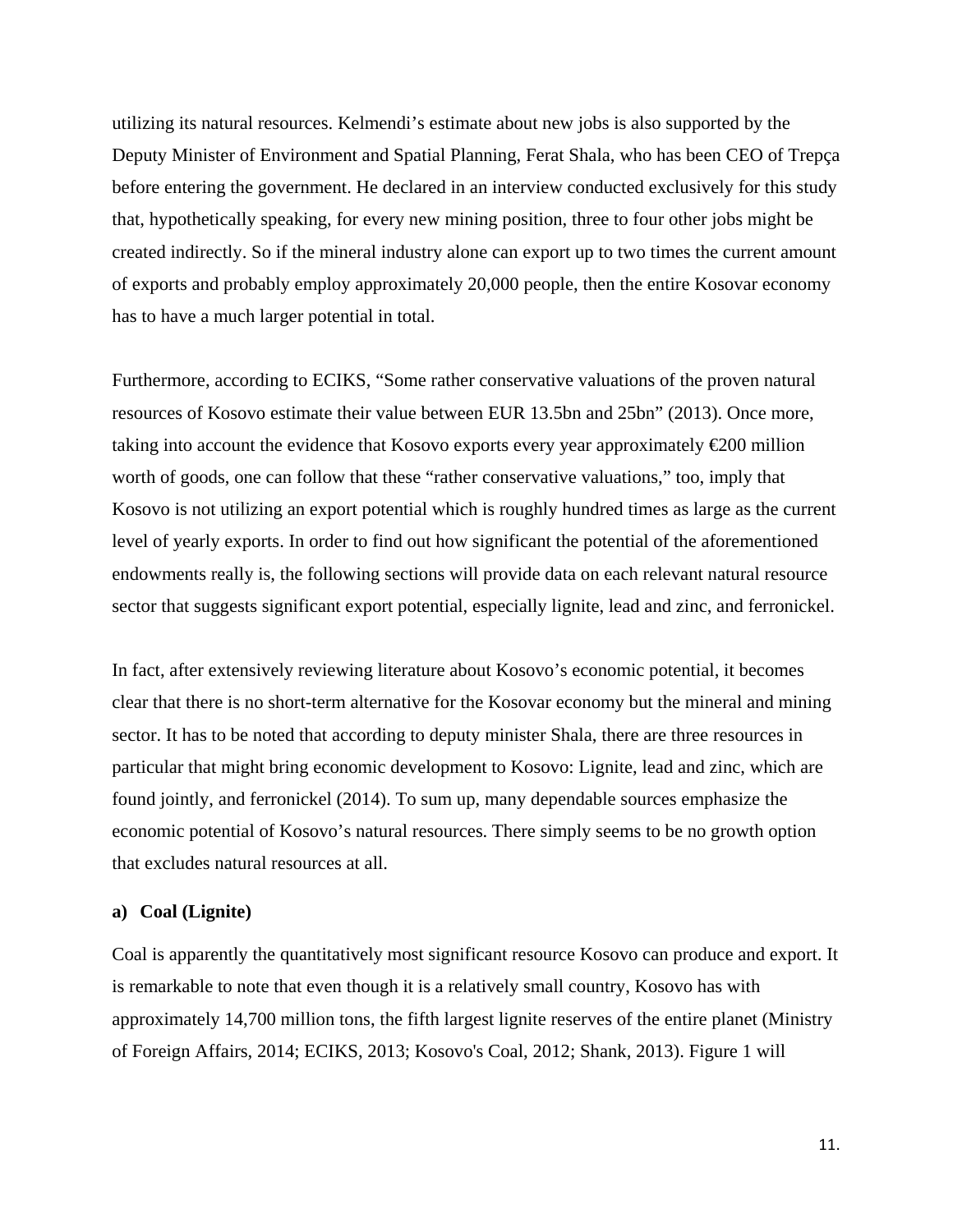



**Figure 1 - Kosovo Lignite Reserves Compared to the World (in billions)** 

Since coal is an important energy mineral, Kosovo might become a very important supplier of coal itself or of electrical power generated by its sufficient coal resources. In alignment with this assumption, according to ECIKS, it is supposed that Kosovo's "fairly easily accessible" lignite reserves suffice to produce electricity for at least another 200 years (2013). *The Guardian* goes even further and claims that consumption might continue for another 1,500 years at the current pace (Salem, 2013). According to experts cited in the renowned German newspaper *Die Welt*, Kosovo has so much coal that it could supply the entire region with power (Beutelsbacher, 2014). They argue that Kosovo simply needs to exploit more of it. Oxford professor James Pettifer goes even further and claims that "Kosovo could become within one generation the energy supplier for entire South-East Europe" (my translation, cited in Beutelsbacher, 2014). However, he also adds that it will take time for Kosovo to benefit from its coal reserves. In addition to that, he also claims that the Kosovar government has to make "gigantic" investments in that particular sector.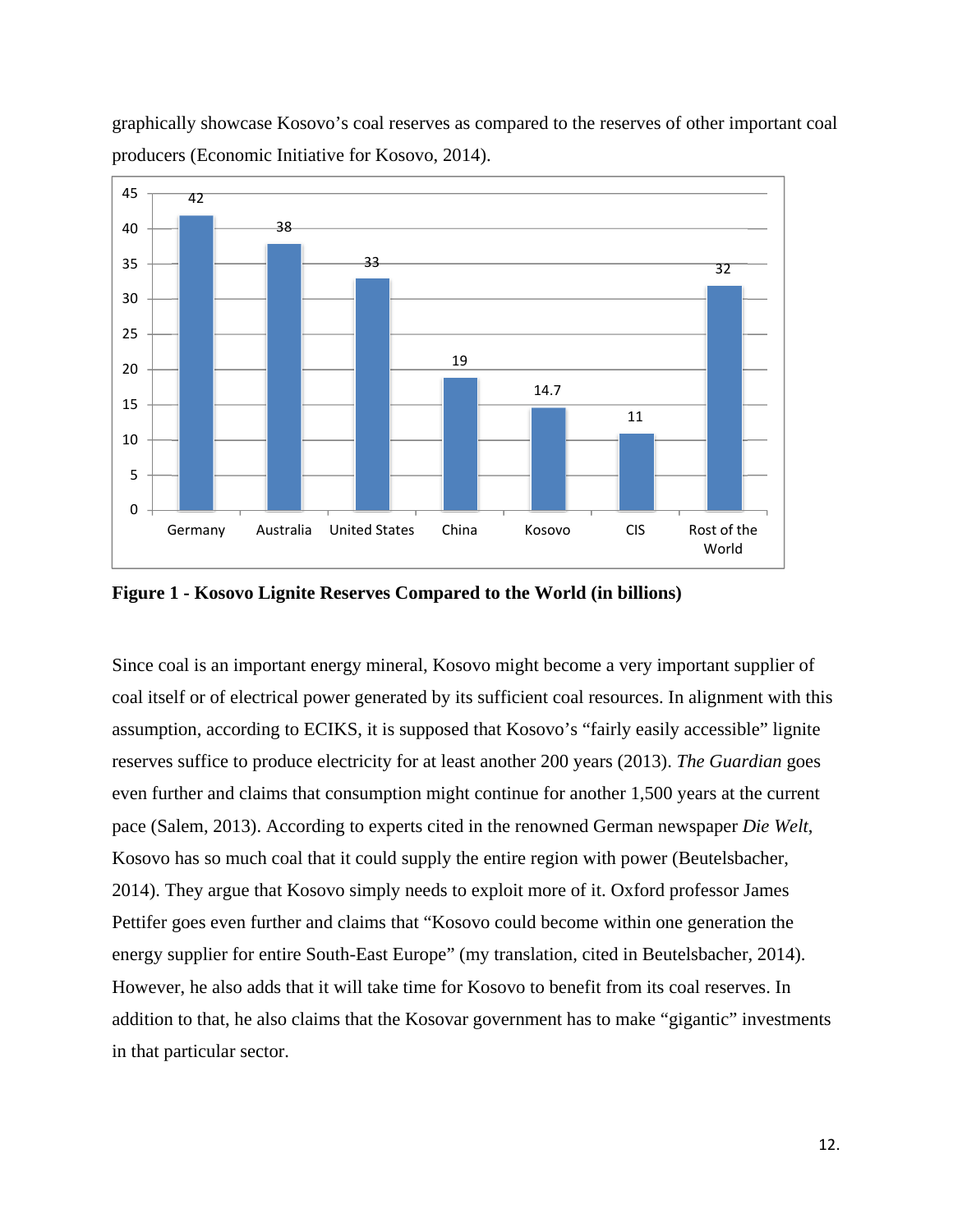Apparently impressed by the abundance of Kosovo's coal endowments, *Die Welt* adds that Kosovo is so rich in coal that coal beds seem to cross the small country like veins a human body. Mining engineer Rainer Hengstmann assumes that 35,000 jobs could be created in the country's energy sector only, which is approximately 2% of Kosovo's entire population (Beutelsbacher, 2014). This estimate even exceeds by far the estimate made by mining professor Shyqri Kelmendi about the mining sector in particular.

However, in order to have a clearer portrait of Kosovo's coal endowments, a comparison between Kosovo's coal reserves and the annual US coal exports during the last years will be done. Based on the fact that the United States had been exporting more than 100 million tons of coal for the third consecutive year in 2012, one can conclude that Kosovo could export lignite for approximately 147 years at the US pace (Shank, 2013). According to a World Bank report from the year 2010, which also assesses Kosovo's lignite reserves to be larger than 10 billion tons, Kosovo's lignite reserves might enable the creation of a lignite sector which in turn might support exports and consequently benefit Kosovo's economic wellbeing. The World Bank further elaborates on the economic potential of the lignite with the following words,

Even though urban sprawl and other land uses have blocked exploitation, a significant part of these resources, the accessible quantities, could provide electricity generation for decades. Developing the lignite sector would stimulate employment and its accompanying economic activity, as well as possibly export (if the capacity of the new power plant is higher than the domestic demand)(2010).

In other words, if Kosovo wants to solve its economic problems such as the huge trade deficit in a relatively short period of time, it cannot afford avoiding the potential of its coal reserves, whether as a means for producing electricity or as mere coal.

Even though the environmental consequences of using coal are not desirable at all, especially when considering the state of technology of the current power plants in Kosovo, one cannot deny the possible economic benefits that the coal reserves may provide in a short term future. In alignment with this claim, based on the fact that Kosovo produces 97% of its electricity by combusting lignite (Independent Commission for Mines and Minerals [ICMM], 2014), it is very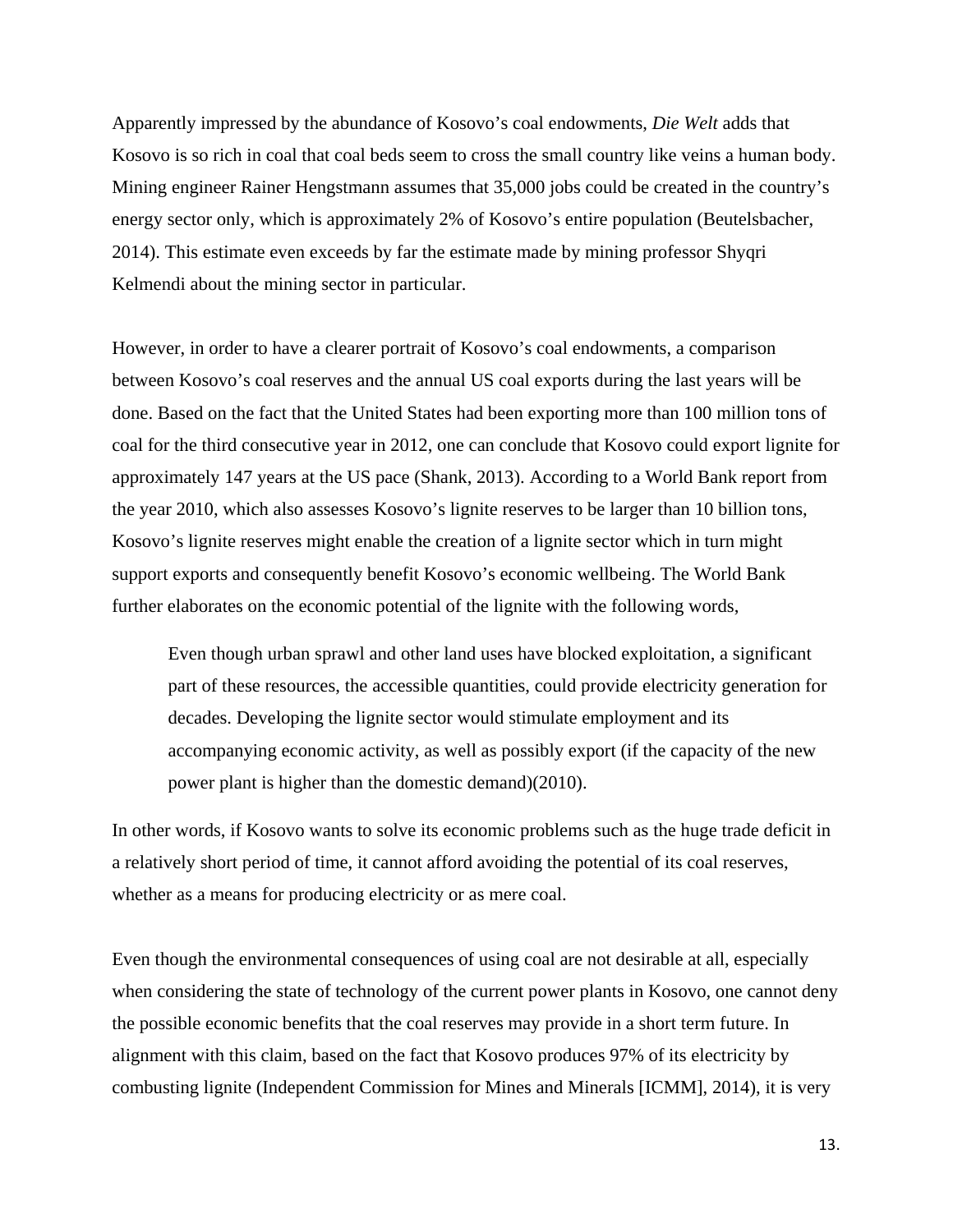unlikely that Kosovo will be able to acquire independence from the coal sector in the short term. The reserves are simply too large to be disregarded by any scenario that has in mind economic growth for Kosovo. In addition to that, having in mind Kosovo's small surface of only 10,908  $km<sup>2</sup>$ , one has to come automatically to the finding that, from an economic point of view, coal resources represent an indispensable pillar of growth for the relatively small Kosovar economy. Table 2 will summarize some of the most important figures related to Kosovo's coal potential. This exclusively for this resource customized table will be used in the analysis at the end of the paper.<sup>1</sup> The analysis will use the figures provided by similar tables in order to assess the combined effects of an improvement or revitalization of certain natural resource sectors on the Kosovar economy.

| Capacity per      | Price per ton | Costs for                           | Former    | Expert     | Most recent |
|-------------------|---------------|-------------------------------------|-----------|------------|-------------|
| year              |               | extraction                          | number of | employment | number of   |
|                   |               | per ton                             | employees | estimates  | employees   |
| 17,000,000        | $$19.38^2$    | $\mathcal{L}$ .8 - $\mathcal{L}1^2$ | $5,600^2$ | $35,000^3$ | $3,600^2$   |
| tons <sup>2</sup> |               |                                     |           |            |             |

**Table 2 – Important Figures about Kosovo's Coal Sector** 

Furthermore, it is worthwhile to note that, according to the *Guardian*, the total value of Kosovo's coal, might even be as high as \$1 trillion (Salem, 2013, par. 5). However, this estimate will not be used for the analysis at the end because it simply appears too optimistic.

## **i. Demand Factors for Coal**

In addition to all aforementioned encouraging findings, the International Energy Agency considers that global demand for lignite will increase up to 5.4% by the year 2020 (Bauerova  $\&$ Nicola, 2014). Even though the EU is increasingly concerned about the environmental consequences of burning coal, it seems that at least in the near future it will be unavoidable to rely on the cheap electricity that comes from burning coal. In agreement with this idea, Bauerova

 $<sup>1</sup>$  It has to be noted that the tables are not necessarily consistent in appearance because of the availability of</sup> information for each resource.

<sup>&</sup>lt;sup>2</sup> Mining Strategy of the Republic of Kosovo 2012 - 2025

 $3$  (Beutelsbacher, 2014)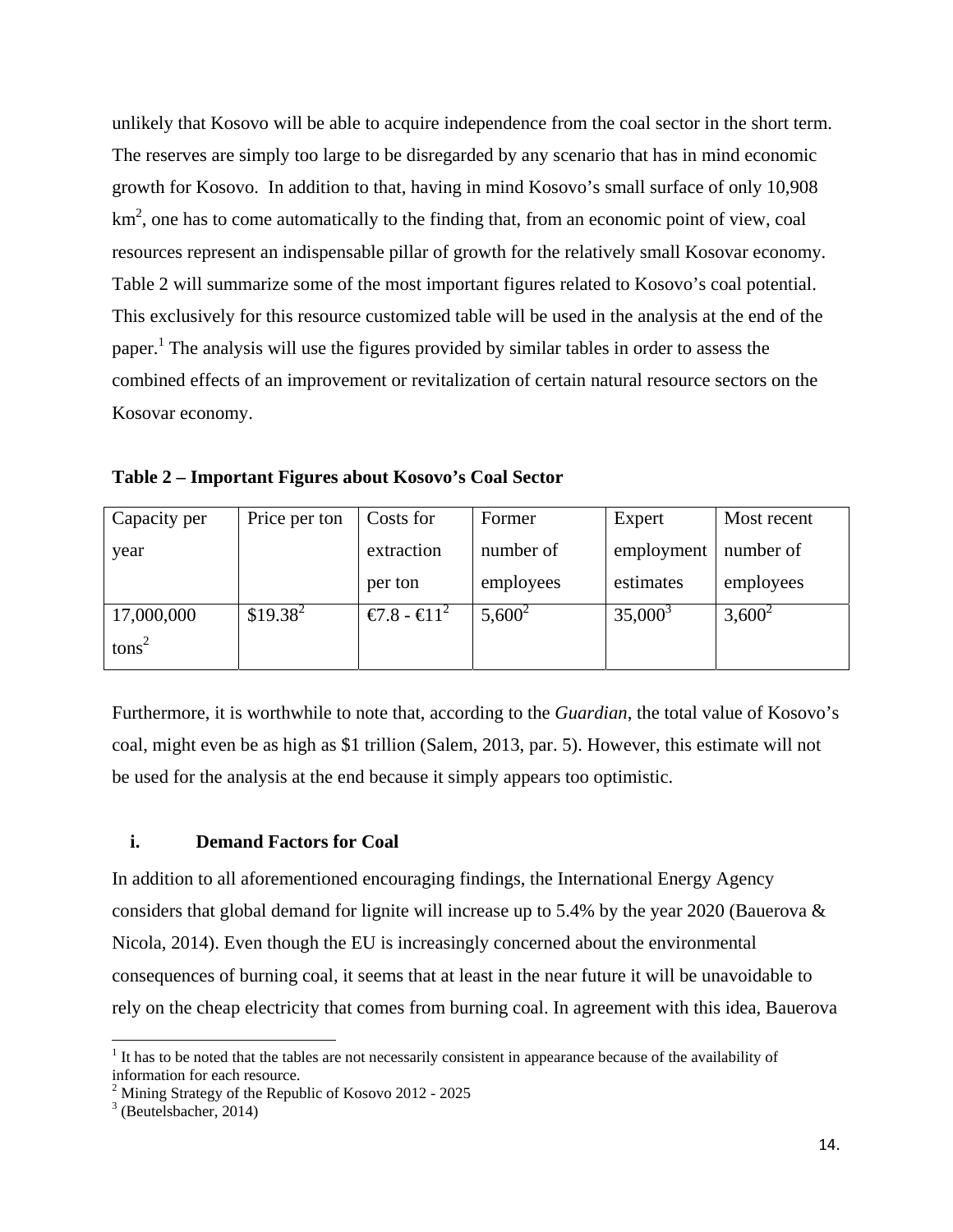and Nicola argue, "Alarmed that energy prices in Europe are about double what they are in the U.S., governments in the Czech Republic, Poland, and Germany are green-lighting the expansion of mines that produce lignite, a moist, brown coal used to fuel power plants" (2014, par. 2). In other words, it will not be that easy for Europe to simply give up on coal. Therefore, in order to enhance the value of the above statements, Figure 2 will visualize how important coal will be in the near future (Bauerova & Nicola, 2014):



## **Figure 2 – Global Demand for Lignite in the Near Future**

This projected increase in quantity demanded may help Kosovo's economy to make use of its vast coal resources. Contrary to popular belief that the end of coal combustion is near, Bloomberg BusinessWeek and the accompanying graph suggest that Kosovo might even face a positive shift in demand for its coal. Consequently, there is not only the possibility of supplying coal; there will apparently also be countries which might be willing to demand coal from Kosovo.

## **ii. Obstacles in the Coal Sector**

Despite the large potential in the coal industry, in order to become a coal exporting country, Kosovo has to invest in its ailing technology. The electronic newspaper *BalkanInsight* reports in an article about the inability of the public company KEK (Kosovo Energy Corporation) to supply one of Kosovo's largest companies – *Ferronikeli* – with brown coal (Xharra, 2009). Even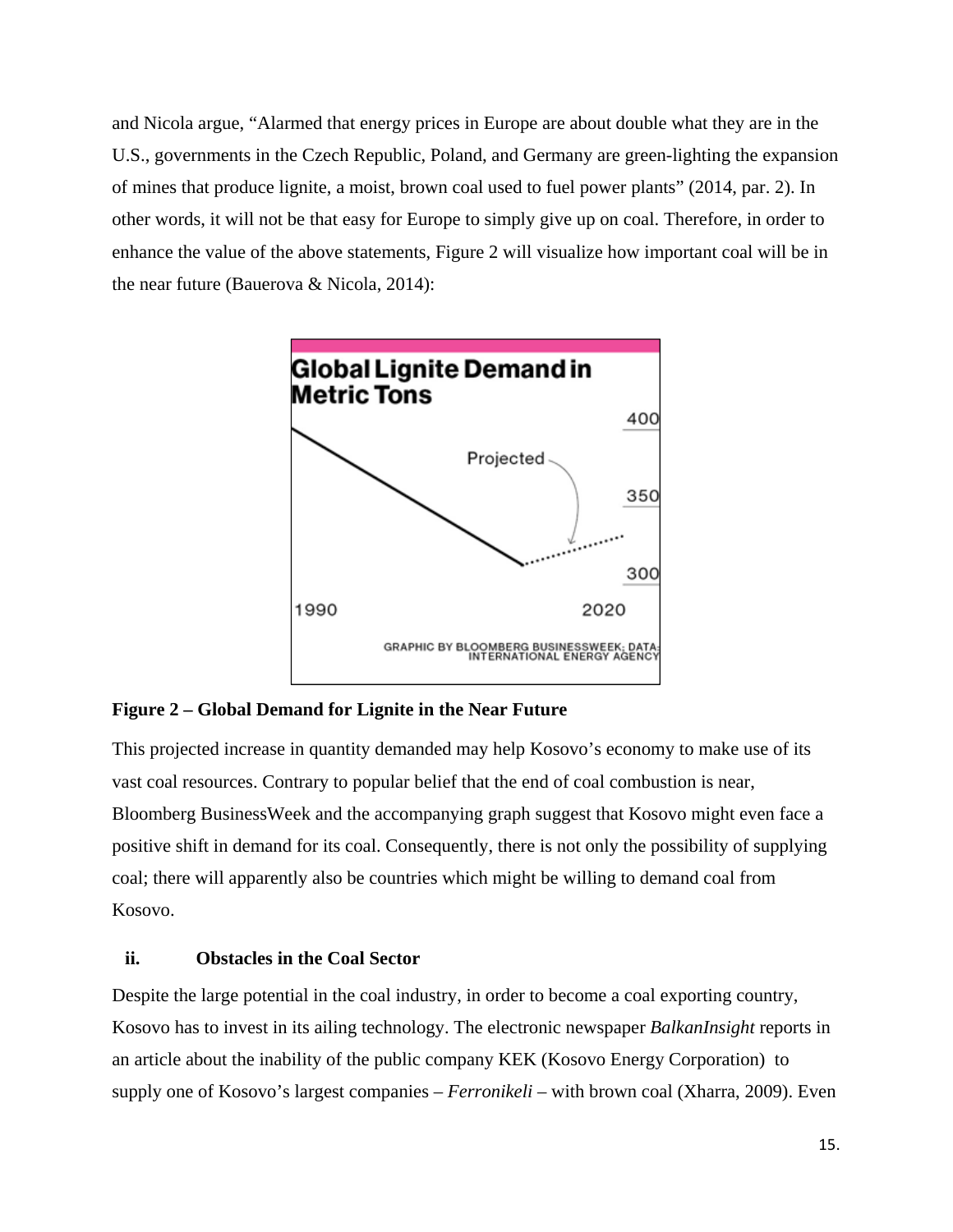though *Ferronikeli* reportedly used KEK's lignite before the war, nowadays, due to "organizational problems," the company has to import coal from distant Malaysia and Indonesia (Xharra, 2009). This example demonstrates how urgent the need for investments in this particular sector appears to be. Besiana Xharra also reports that in order to produce enough coal for domestic companies like *Ferronikeli*, new coal mines will have to be opened since the coal mines in Bardh and Mirash are almost depleted.

However, the findings also suggest that a positive consequence of being able to produce so much energy for such a long time might be the political independence Kosovo could gain. Considering the fact that many countries in the world are constantly preoccupied with the safeguard of energy supplies, one has to point out that at least in this aspect, Kosovo can allow itself to focus on other more urgent economic and social problems. In other words, coal and the resulting electricity capacities might benefit Kosovo also from noneconomic viewpoints.

## **b) Lead and Zinc**

Lead and zinc represent two other very important metals that can be found in the Republic of Kosovo. The most important sources for both these metals are the mines that belong to Trepça. In fact, lead and zinc represent Trepça's most important resources (Shala, 2014). In compliance with that, the World Bank declares in a report, "Lead, zinc and magnesium resources are also abundant and restarting these mines could make a valuable contribution to employment and growth." Lead and zinc appear to be so important that the Ministry of Economic Development declares in the Mining Strategy of the Republic of Kosovo 2012-2025 "Valorization of mineral resources/reserves encompasses the placement of Kosovo's mineral resources, especially lignite and Pb-Zn ores, in the center of its economic development" (2012, p. 8).

Before minerals became the responsibility of the Ministry of Economic Development, the Ministry of Energy and Mining even claimed that Trepça's lead, zinc, and silver district would be of world class quality (Nahi, 2010). The Kosovar deputy minister of Environment and Spatial Planning even claims that the lead and zinc reserves which are mainly found in the Trepça mines "have been and still are the catalyst of the Kosovar economy" (my translation, Shala, 2014). However, the deputy minister also adds that, unfortunately, Trepça is operating at 15% of its real capacity. In other words, many sources of expertise believe that there is a very high potential in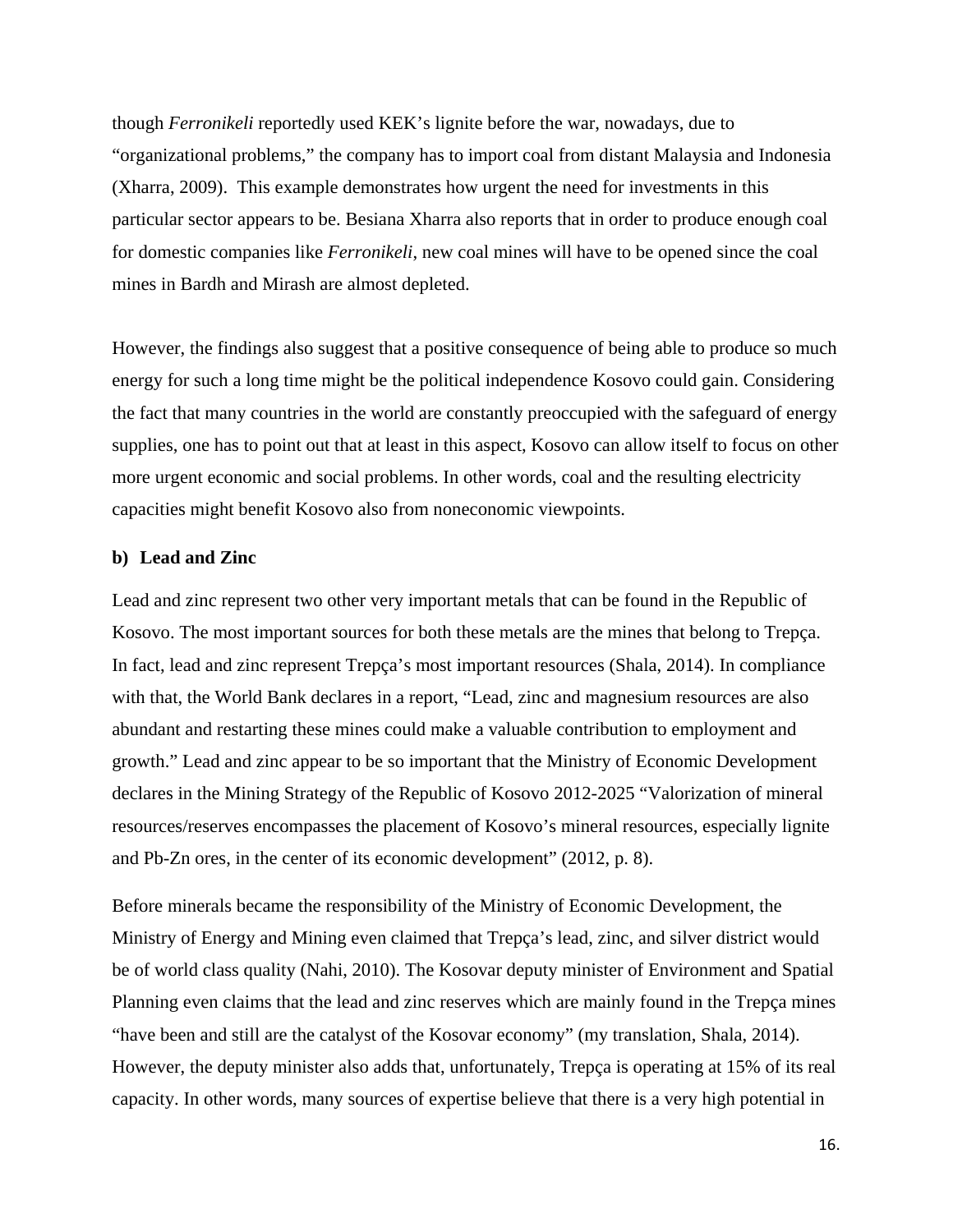the lead and zinc sector in particular. The following table, as found in the Mining Strategy of the Republic of Kosovo 2012 – 2025, depicts the known zinc and lead reserves of Kosovo.

| Location        | Ore $(t)$  | Lead $(t)$ | $\text{Zinc}(t)$ | Former number | Most recent number |
|-----------------|------------|------------|------------------|---------------|--------------------|
|                 |            |            |                  | of employees  | of employees       |
| <b>Stanterg</b> | 35,081,000 | 1,349,579  | 1,080,504        | n/a           | n/a                |
|                 |            | $(3.85\%)$ | $(3.85\%)$       |               |                    |
| Cernac/BB/Gom   | 7,544,227  | 516,645    | 382,373          | n/a           | n/a                |
|                 |            | $(6.85\%)$ | $(5.07\%)$       |               |                    |
| Compl.          | 16,037,227 | 749,354    | 1,045,444        | n/a           | n/a                |
| Artane/CB       |            | $(4.67\%)$ | $(6.52\%)$       |               |                    |
| Total           | 58,662,569 | 2,615,578  | 2,508,321        | $22,000^4$    | $2,500^2$          |
|                 |            | $(4.46\%)$ | $(4.28\%)$       |               |                    |

**Table 3 – Important Figures about Kosovo's Lead and Zinc Sector** 

As with Table 2, the figures of Table 3 will be used in the analysis to assess the possible impact on some crucial economic indicators of the Kosovar economy. Since lead and zinc appear to be the most important resources of the Trepça mines, the final analysis will simply use relevant Trepça figures to represent the potential of lead and zinc.

## **i. Obstacles and Problems in the Lead and Zinc Sector**

As with most other natural resources elaborated in this paper, the main problem of this sector has been the apparent lack of legislation and the absence of investments since prewar time (Shala, 2014). Shala also claimed that with the new legislation that intends to regulate the mining sector and the establishment of relevant institutions, there have been recent improvements in the mineral and mining sector, which in turn should enable an increase of exports in this particular field. He claimed that the preferred judicial form of Trepça would be the Public Private Partnership (PPP) concept. He also added that it will need approximately  $\epsilon$ 200 million euros in order to bring Trepça to its full potential, which he supposed would need 3-5 years to be achieved. According to the deputy minister, Trepça's endowments are so substantial that based

<sup>&</sup>lt;sup>4</sup> Mining Strategy of the Republic of Kosovo 2012 – 2025 (The entire Trepça Corporation employed 22,000 people)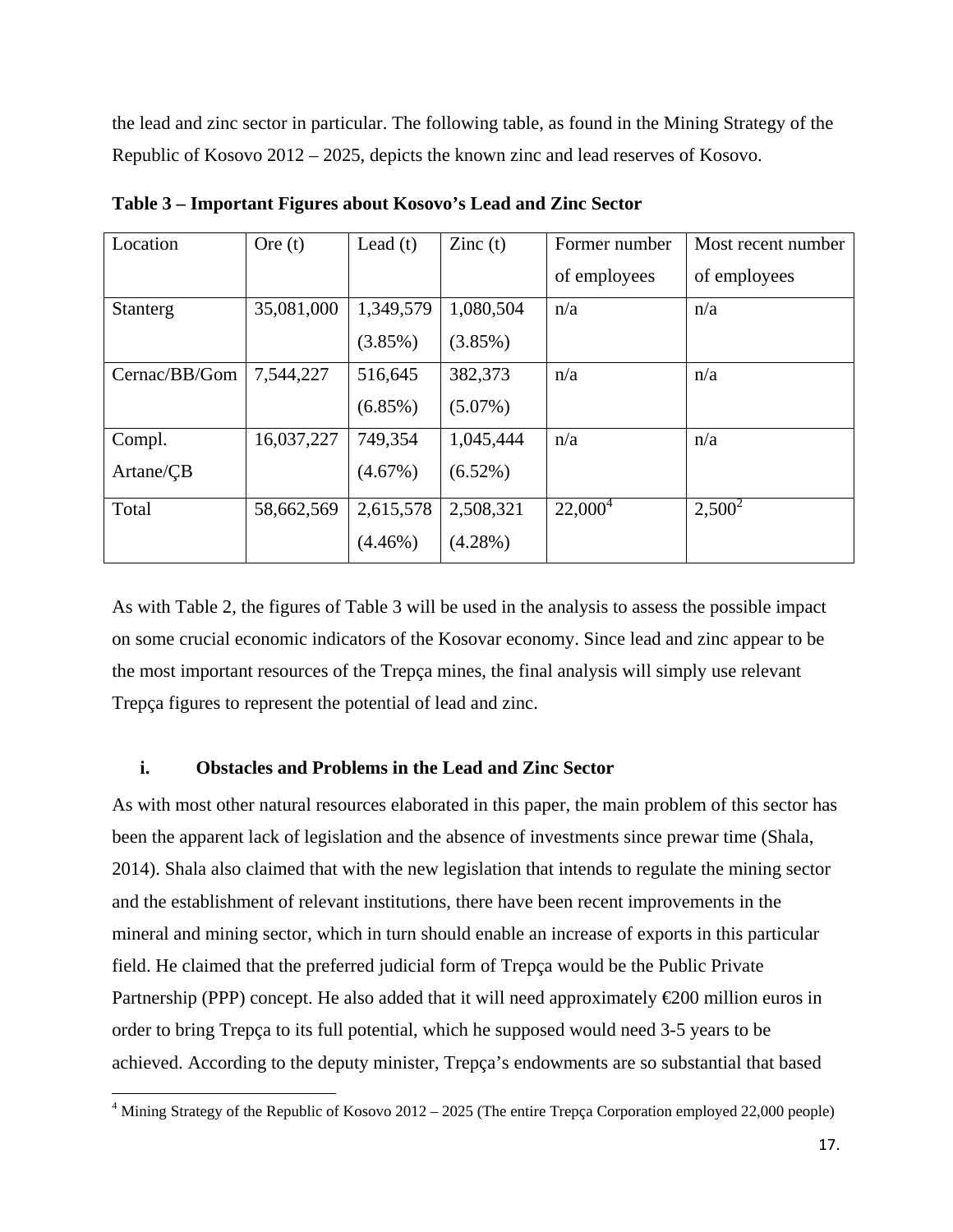on the current estimates, the Kosovar economy might enjoy extracting those resources for at least another 40 years.

## **ii. Demand Factors for Lead and Zinc**

The interview with the deputy minister also brought to light that Kosovo is a regional power when it comes to lead and zinc. However, Kosovo has to built up its capacities in order to compete with other regional powers such as Bulgaria, for instance (Shala, 2014). He added that once Kosovo reaches its maximum capacities, it will not have to fear a lack of demand for lead and zinc since countries like China have a significant need for these metals which they cannot fulfill themselves. The deputy minister argued, "The market [for lead and zinc] is guaranteed" (my translation, 2014). Figure 3 will summarize graphically how the price course of lead and zinc might be in the near future (Burns, 2012). Since Kosovo has significant amounts of both those resources, it might be concluded that Kosovo may be one of the countries that might benefit from such positive price movements.



**Figure 3 - EIU Base Metals Forecast**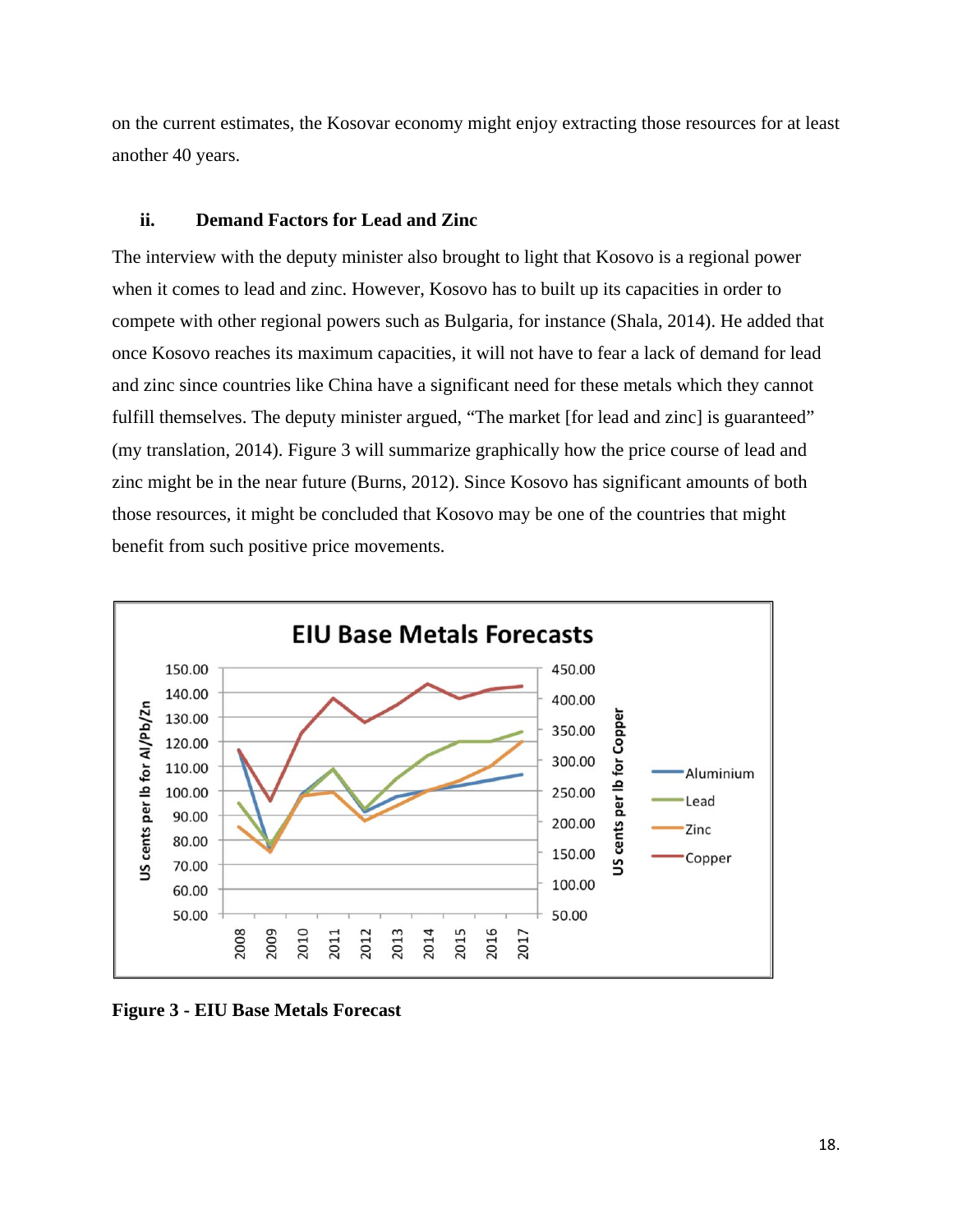## **c) Ferronickel**

Based on the export statistics provided at the beginning of this paper, one could reasonably say that the ferronickel sector is currently one of the most important export sectors in general. Along with *Trepça*, *Ferronikeli* is currently the most significant metal exporter in Kosovo (Krasniqi-Veseli, 2012b). The World Bank reveals in one of its publications, "By 2008, the company employed over 1,000 workers and exported almost  $\bigoplus$  00 million, which accounted for almost half of total exports" (World Bank, 2010). Subsequently, the ferronickel endowments probably exemplify best what might become of Kosovo if it used its natural resources to their full potential. At this point it is interesting to point out the current state of the ferronickel sector, which, according to the World Bank (2010), is "the only sector in which production has been approaching pre-1990 levels." The World Bank document highlights that the *Ferronikeli ore and mining complex* was actually established in order to produce ferronickel exclusively for export reasons (2010). Based on the facts that this complex produced and exported 6,800 tons nickel per year prior to 1990 and that the current nickel price for one ton of nickel lies at approximately \$14,550, one can follow that Kosovo might be able to reach annual export revenues from nickel which are close to \$100 million. Interestingly, based on the facts that have already been provided, this calculation seems to be quite dependable. So, if one single mining company produces half of Kosovo's exports, one might be able to grasp the real potential of Kosovo's natural resource sector once all mines are utilized. Table 4 will present some important data about the ferronickel sector in Kosovo.

| Capacity per year | Price per ton  | Former number of | Most recent number |
|-------------------|----------------|------------------|--------------------|
|                   |                | employees        | of employees       |
| 6.800t            | $$18.180.00^5$ | $.944^{\circ}$   | .000 <sup>2</sup>  |

| Table 4 – Important Figures about Kosovo's Ferronickel Sector |  |  |
|---------------------------------------------------------------|--|--|

<sup>5</sup> http://www.lme.com/en-gb/metals/non-ferrous/nickel/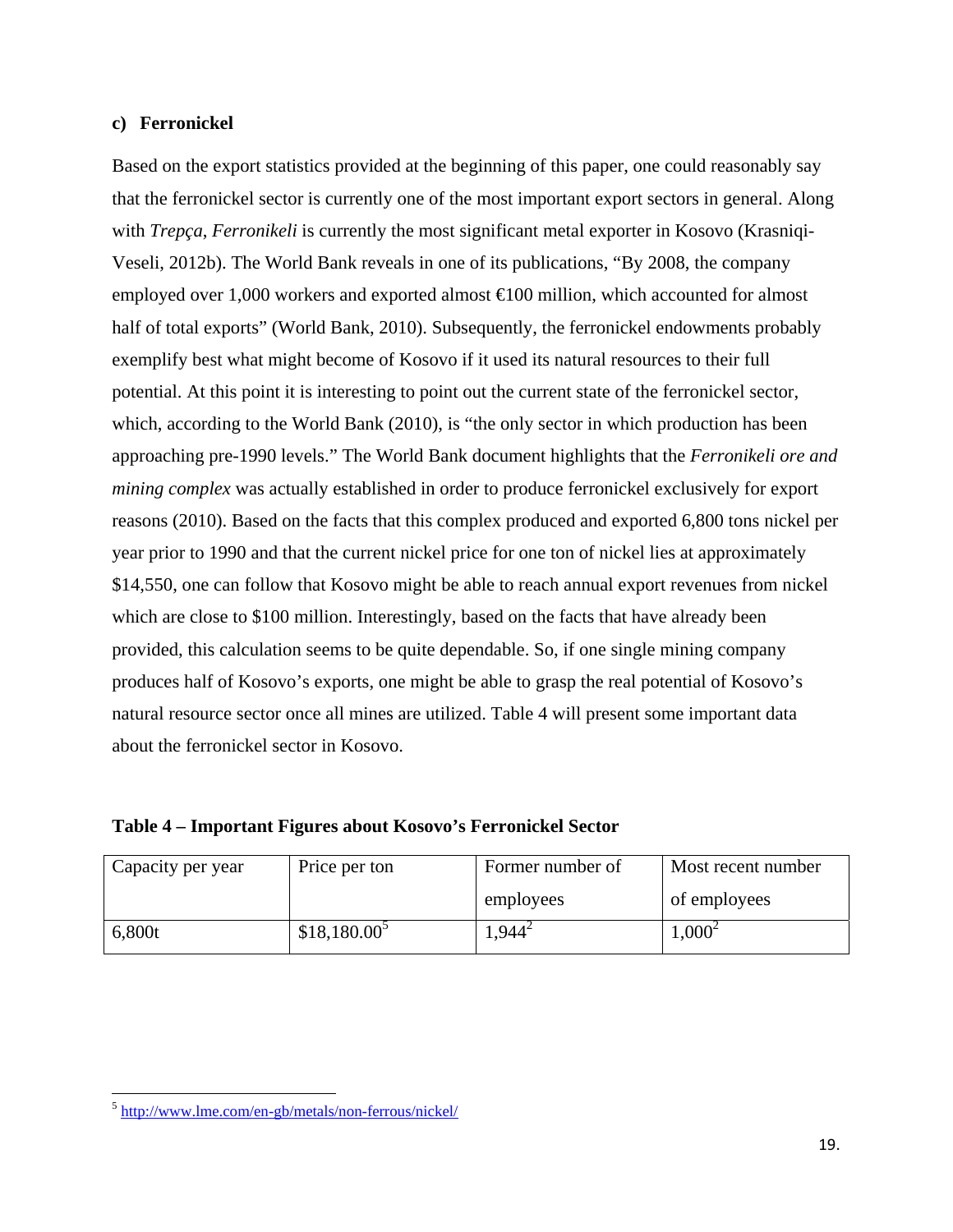## **d) Bauxites**

According to the mining strategy, the only bauxite mine in Kosovo produced up to 100,000 tons every year before being closed in the year 1990 (2012). Based on the fact that in 1989 this single mine employed 596 employees, one can come to the conclusion that bauxites, too, seem to represent a noteworthy economic potential. However, in order to utilize these resources and benefit from them economically, Kosovar authorities will have to make sure that the privatization of this mine will finish in an ordinary way. The Ministry of Economic Development (2012) makes clear that privatization is the main obstacle towards a revival in this particular sector. Table 5 will summarize the economic potential of Kosovo's bauxites.

**Table 5 – Important Figures about Kosovo's Bauxite Capacities** 

| Capacity per     | Price per ton | Former number of | Most recent number of |
|------------------|---------------|------------------|-----------------------|
| year             |               | employees        | employees             |
| $100,000^2$ tons | $$56^{\circ}$ | $596^2$          | none                  |

# **e) Gold**

Even though Kosovo's gold reserves are not as significant as its lead and zinc reserves, for instance, they still represent an important potential for such a small country. According to the Ministry of Economic Development, gold in Kosovo is usually found in combination with copper, lead, and zinc (2014). Supposedly, gold concentration is high in the mine of Artana, where it is assumed that 2,700 kg of gold can be found in the lead-zinc ores, which have a gold concentration of 0.8 grams per ton.

# **f) Silver**

As compared to gold, silver seems to be more abundant. According to the Mining Strategy of the Republic of Kosovo 2012-2025, the total amount of silver in the Stanterg, Cernac, and Artana mines is 4,447,359 kg (2012). Considering that the current price for silver is approximately  $\epsilon$ 600 per kg<sup>8</sup>, one can calculate that Kosovo's silver alone is more valuable than  $\epsilon$  billion. It is also

 $^6$  http://www.abc.net.au/news/2013-12-19/wa-miners-opened-up-to-new-bauxite-market/5168362<br> $^7$  According to the Mining Strategy of the Benublic of Kesovo 2012 - 2025, this sector is undergo

 $\sqrt{4}$  According to the Mining Strategy of the Republic of Kosovo 2012 – 2025, this sector is undergoing privatization

<sup>8</sup> http://www.hardassetsalliance.com/charts/silver-price/eur/kg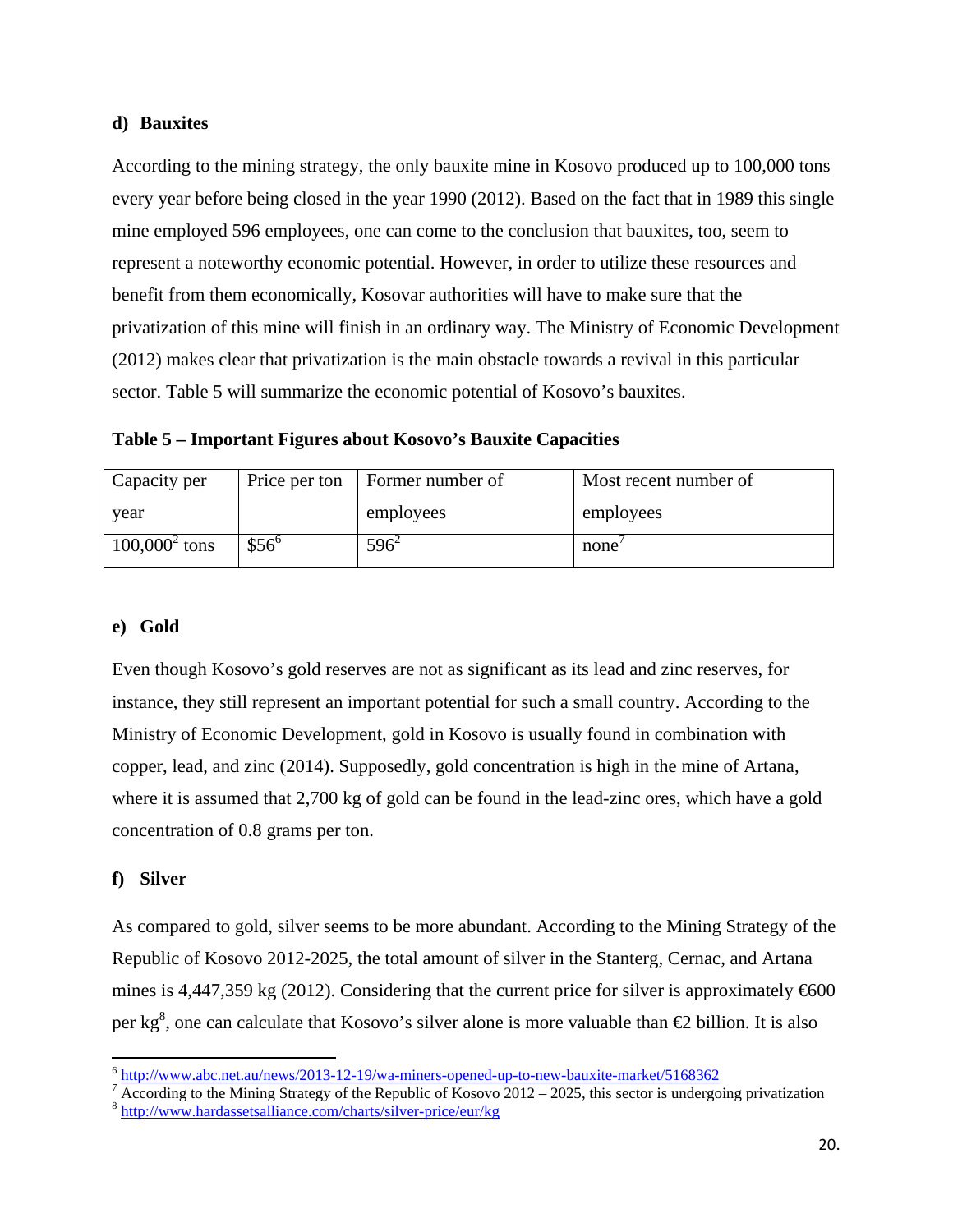important to point out that it is not only Kosovo's large endowments of resources which suggest an important economic potential; it is also such relatively less important endowments which might be able to significantly increase Kosovo's exports and the number of jobs within the country.

### **g) Manganese**

According to the Mining Strategy of the Republic of Kosovo 2012 – 2025, manganese is also considered to be one of the most important natural resources in Kosovo. The strategy claims, "The assessed manganese resources in [Artana] source reach 5 million tons of minerals with contents of [Manganese] amounting to 22%." A simple calculation suffices to come to the conclusion that Kosovo has 1.1 million tons of refined manganese.

#### **h) Magnesium**

Magnesium in Kosovo can be found in the form of magnesite, also known as magnesium carbonate, in two localities (Independent Commission for Mines and Minerals, 2014). The more important one is the locality in the mountain of Golesh, which is very close to the airport of Pristina. The Ministry of Economic Development states on its website that it is assumed that the magnesium endowments in Golesh are of the most qualitative magnesium endowments in the Balkan Peninsula. The Independent Commission for Mines and Minerals discloses that before the 1990s, the mine in Golesh, "produced 110,000 t of magnesite, 22,000 t of sintered magnesia and 10,000 t of caustic calcined magnesia per annum" (2014). Having in mind that Kosovo has 4.1 billion tons of magnesium endowments (Ministry of Economic Development, 2012) and that the demand for magnesium might increase because of car producers' increasing reliance on lighter metals (Cowden, 2014), one can follow that this sector too has significant export potential which might benefit Kosovo's economy in the coming years. In other words, a higher demand for automobiles will have a positive effect on the demand for magnesium. This finding is also supported by the following passage, "The strength in both the European and UK car markets is good news for magnesium, whose lightness and strength make it ideal for use in automobile manufacturing. Theoretically, more vehicle sales should translate into higher demand for the metal" (Topf, 2014). Such future expectations only add value to the importance of Kosovo's magnesium reserves.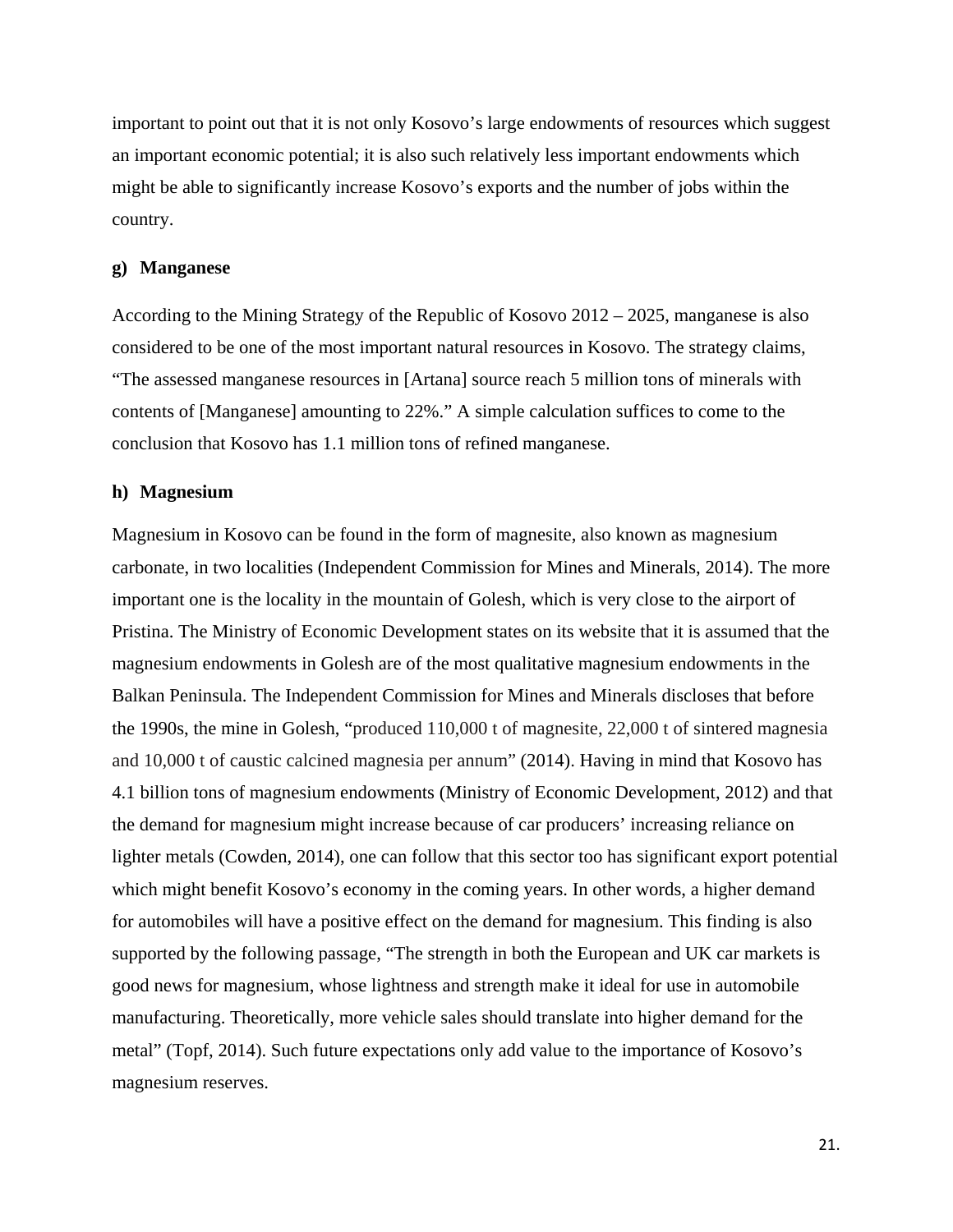## **i) Rare Minerals**

According to ECIKS (2014) Kosovo also possess endowments with rare minerals such as indium, germanium, thallium, and gallium; however, further explorations are necessary to get a more precise picture of their significance. Nonetheless, the potential economic activities that might emerge as a result of the extraction of these minerals are of a sophisticated nature. According to ECIKS (2014), such enterprises would include semiconductors, LCDs, infrared optics materials, electronics, and biomedical applications. Assuming that further explorations provide positive results, one can conclude that the aforementioned rare mineral endowments might enable Kosovo to take advantage of the increasing role of technology around the world.

## **j) Halloysites**

It is supposed that Kosovo has a number of other rare minerals as well. Besides the aforementioned minerals that can be used in LCDs and semiconductor, 3 megatons (3 million tons) of a rare mineral called halloysite have been discovered in the municipality of Artana (House, 2005; ICMM, 2014). It has to be emphasized that Kosovo is one of only five countries which have halloysite endowments. For more details, the website of the ICMM reveals, "This is only one of five known exploitable deposits of this very high-value (US\$140-450/t) clay, the other four being in New Zealand, Turkey, China and Utah, US.

Current world production is estimated at 150,000 t/y" (ICMM, 2014). Furthermore, the ICMM also announces that the deposits in Artana are of a high quality. From a practical perspective, according to mindat.org, this mineral can be used for "high-strength cements and high-quality ceramics ("Halloysite," 2014). Lastly, the global market for halloysites is expected to "rise dramatically" in the near future due to the creation of new applications (West, 2013).

### **k) Others**

It has to be noted that Kosovo might also have significant endowments of copper, chrome, uranium, and platinum (Ministry of Economic Development, 2012). However, additional explorations have to be conducted in order to determine whether noteworthy reserves are present in Kosovo.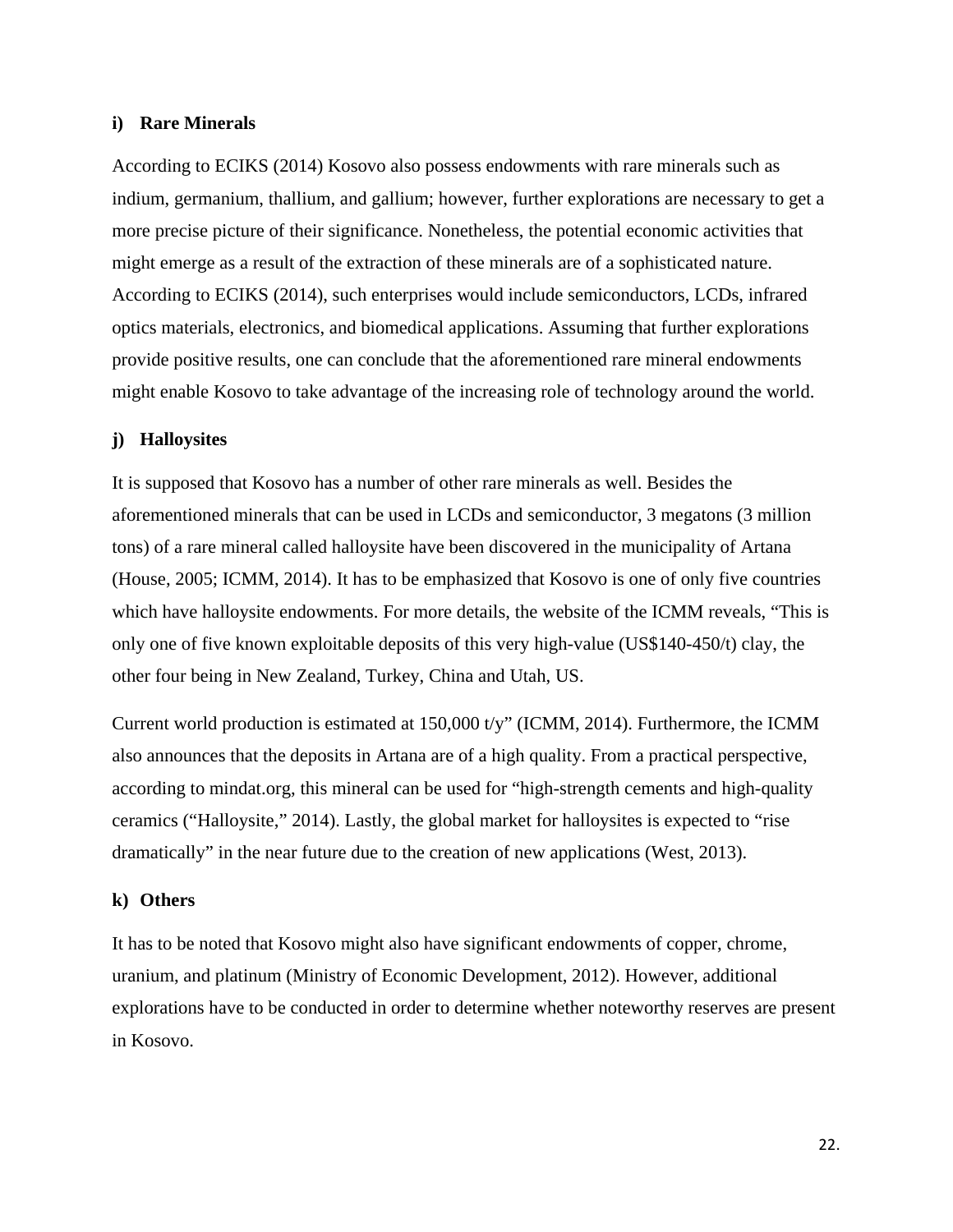## **l) Summary**

Table 6 will summarize the extent of the resource endowments of Kosovo. In addition to mere quantitative information, it also includes the current market price of each of the minerals and metals. The values of the total endowments are the mathematical product of the relevant quantities and their respective unit prices. Since the aim of this paper is to provide results that appear as realistic and reasonable as possible, it has to be noted that in case of two different quantities or prices, the least optimistic value was used for calculation.

| <b>Type of</b>   | <b>Significance of</b>                | Nominal market price per             | <b>Total endowment</b> |
|------------------|---------------------------------------|--------------------------------------|------------------------|
| resource         | endowment                             | unit                                 | value                  |
| Coal             | 14,700 million tons <sup>9</sup>      | \$19.38 Error! Bookmark not defined. | \$284,886,000          |
| (Lignite)        |                                       |                                      |                        |
| Lead             | 2,615,578 tons <sup>2</sup>           | $$2,088.00^{10}$                     | \$5,461,326,864        |
| <b>Zinc</b>      | 2,508,321 tons <sup>2</sup>           | $$2,109.50$ <sup>11</sup>            | \$5,291,303,150        |
| Gold             | $2,700 \text{ kg}^2$                  | $$41,246.19^{12}$                    | \$111,364,200          |
| <b>Silver</b>    | $800$ tons <sup>13</sup>              | \$607.97/kg <sup>14</sup>            | \$2,703,860,851        |
|                  | 4,447,359 $kg2$                       |                                      |                        |
| <b>Bauxites</b>  | 13.2 million tons $^{15}$             | \$56/ton <sup>6</sup>                | \$739,200,000          |
| <b>Nickel</b>    | 13 million tons <sup>2</sup> of ore   | $$18,180.00^5$                       | \$3,096,054,000        |
|                  | 170,300 tons of refined               |                                      |                        |
|                  | nickel $(1.31\%$ content)             |                                      |                        |
| <b>Manganese</b> | 1.1 million tons $2^{\circ}$          | $$2,200.\overline{00}^{16}$          | \$2,420,000,000        |
| <b>Magnesium</b> | 4.1 billion tons <sup>17</sup> of ore | $$2,730 - $2,780$ <sup>18</sup>      | $\overline{n/a^{19}}$  |

**Table 6 - Kosovo's Endowments and Their Respective Market Values** 

<sup>&</sup>lt;sup>9</sup> http://www.eciks.org/english/publications/investing\_in\_kosovo\_2010/investorsguide3.html<br><sup>10</sup> https://www.lme.com/en-gb/metals/non-ferrous/lead/<br><sup>11</sup> http://www.lme.com/en-gb/metals/non-ferrous/zinc/<br><sup>12</sup> http://www.gol

<sup>&</sup>lt;sup>14</sup> http://www.silverpriceoz.com/silver-price-per-kilo/<br><sup>15</sup> http://www.eciks.org/english/publications/investing\_in\_kosovo/content/iguide\_3.html<br><sup>16</sup> http://www.mineralprices.com/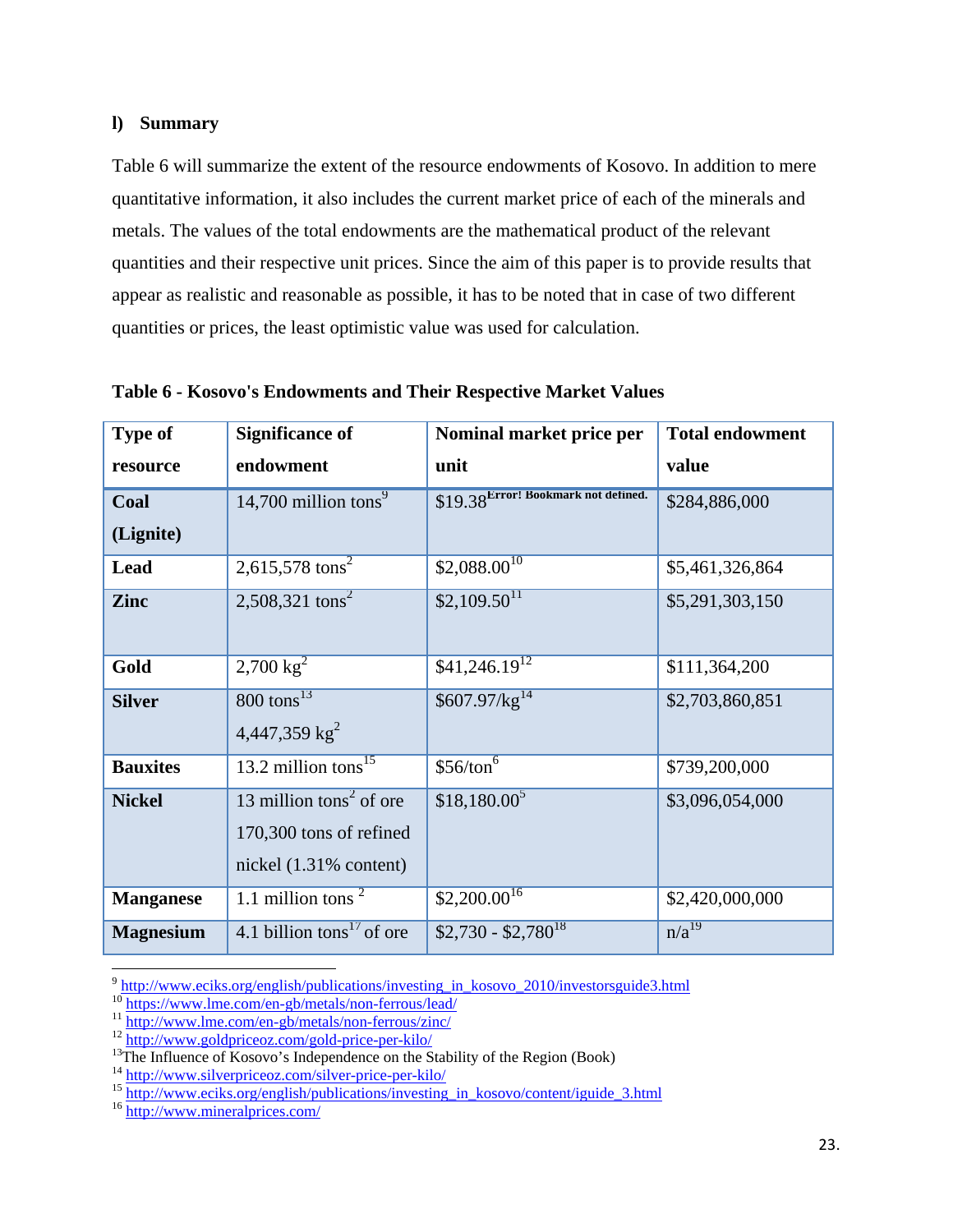| <b>Chrome</b>      | 89 million tons $^{20}$      | $$9,519.82^{21}$                                                                            | $n/a^{22}$      |
|--------------------|------------------------------|---------------------------------------------------------------------------------------------|-----------------|
| <b>Halloysites</b> | 3,000,000 tons <sup>23</sup> | $$600$ (for fracking) - \$3,000<br>(for medical and cosmetic<br>applications) <sup>24</sup> | \$1,800,000,000 |
| Cobalt             | 6,500 tons <sup>13</sup>     | $$29,550.00^{25}$                                                                           | \$192,075,000   |

Based on table 6, one can conclude that the sum of all the total endowment combined is \$22,100,070,065. It is remarkable to note that this number fits exactly into the aforementioned "rather conservative evaluations" provided by the Economic Initiative for Kosovo (2013). Nevertheless, it has to be mentioned that Table 6 does not include all of Kosovo's resources. Accordingly, the abovementioned sum is a conservative estimate which certainly has upward potential. The next section will demonstrate why those \$22.1 billion do have even more potential if one considers the concept of value adding.

## 4. **Value Adding**

Familiarity with mineral and mining suggests that in order to benefit from its reserves, a country should process its natural resources before exporting them instead of simply exporting them in their raw form. Therefore, Table 6 might be even more valuable. For demonstration purposes, in February 2014, the prices for carbon steel and stainless steel were \$719 and \$2,643, respectively ("Steel rates from around the world," 2014). In contrast, as of March 2014, the spot price for a ton of iron ore would be only \$110 (Sedgman, 2014). Therefore, in order for Kosovo to make the most of its existing potential, it needs to include value adding into any sound economic development strategy. It has to be noted that the above-mentioned deputy minister also pointed

<sup>&</sup>lt;sup>17</sup> http://mzhe.rks-gov.net/?page=2,251<br><sup>18</sup> http://resourceinvestingnews.com/65221-european-car-market-could-drive-magnesium-growth.html

<sup>&</sup>lt;sup>19</sup> Since it needs chemical processes to distill the magnesium from magnesite, no calculations were made.<br><sup>20</sup> http://www.eciks.org/english/publications/investing in kosovo/content/iguide 3.html

 $\frac{\frac{21}{100}}{\frac{http://www.metal prices.com/metal/chrome/chrome-chromium-99-20-china}{22}}$ <br>
Since there are no guaranteed figures about chrome, no calculations were done for this particular resource.<br>  $\frac{23 \text{ http://www.kosovo-}}{1000}$ 

mining.org/kosovoweb/en/downloads/publications/basicContentParagraphs/08/document/article.pdf

<sup>&</sup>lt;sup>24</sup> http://www.midasletter.com/2013/12/halloysite-prices-explode-growing-application-use/<br><sup>25</sup> https://www.lme.com/en-gb/metals/minor-metals/cobalt/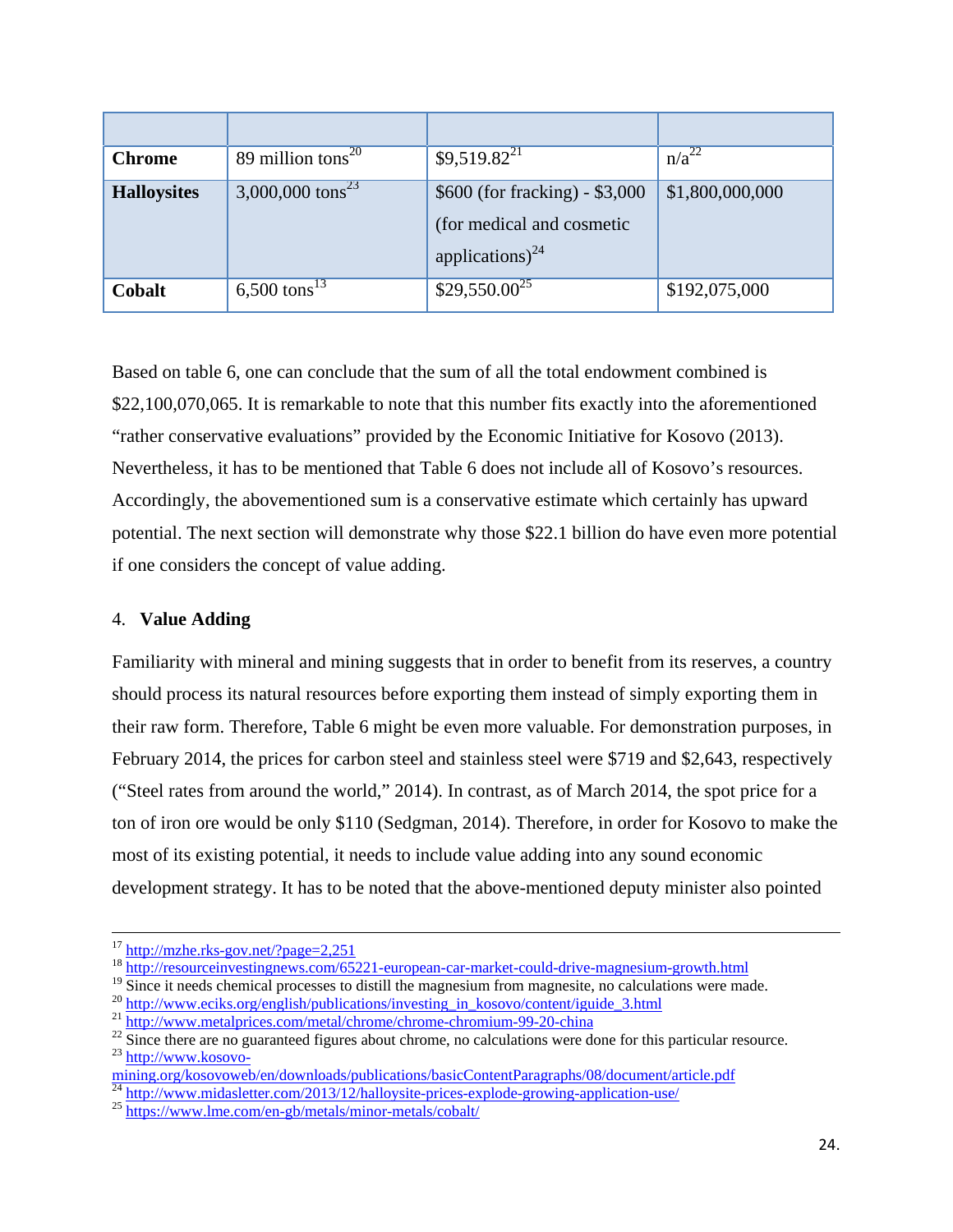out this issue. He claimed that the Kosovar mineral and mining industry needs to reach its former levels of production and also add value to the products, instead of selling them in their raw form, which is the current practice.

It has also to be noted that there is even more potential if one includes other less important resources such as carbon rocks or sand and gravel, for instance. However, in order to remain as concise as possible, this paper focused only on the most important resources. Figure 4 exemplifies the general potential of value adding (Burns, 2012). It demonstrates how much difference there is between mere ore and its final form. Taking into consideration that Kosovo has been exporting mainly raw and unprocessed materials, it is reasonable to conclude that there is even more potential in the mineral and mining sector by simply adding value and processing the resources available in Kosovo. The example with iron ore and steel highlights that there can be an immense increase in revenues if one focuses on processing and adding value to raw materials. For that reason, the entire potential of Kosovo's resources will never be fully utilized without producing the end products within the country's borders. Only by taking the next step in the hierarchy of value adding, will Kosovo be able to maximize utility from its available natural resources.



**Figure 4 - Illustration of value adding**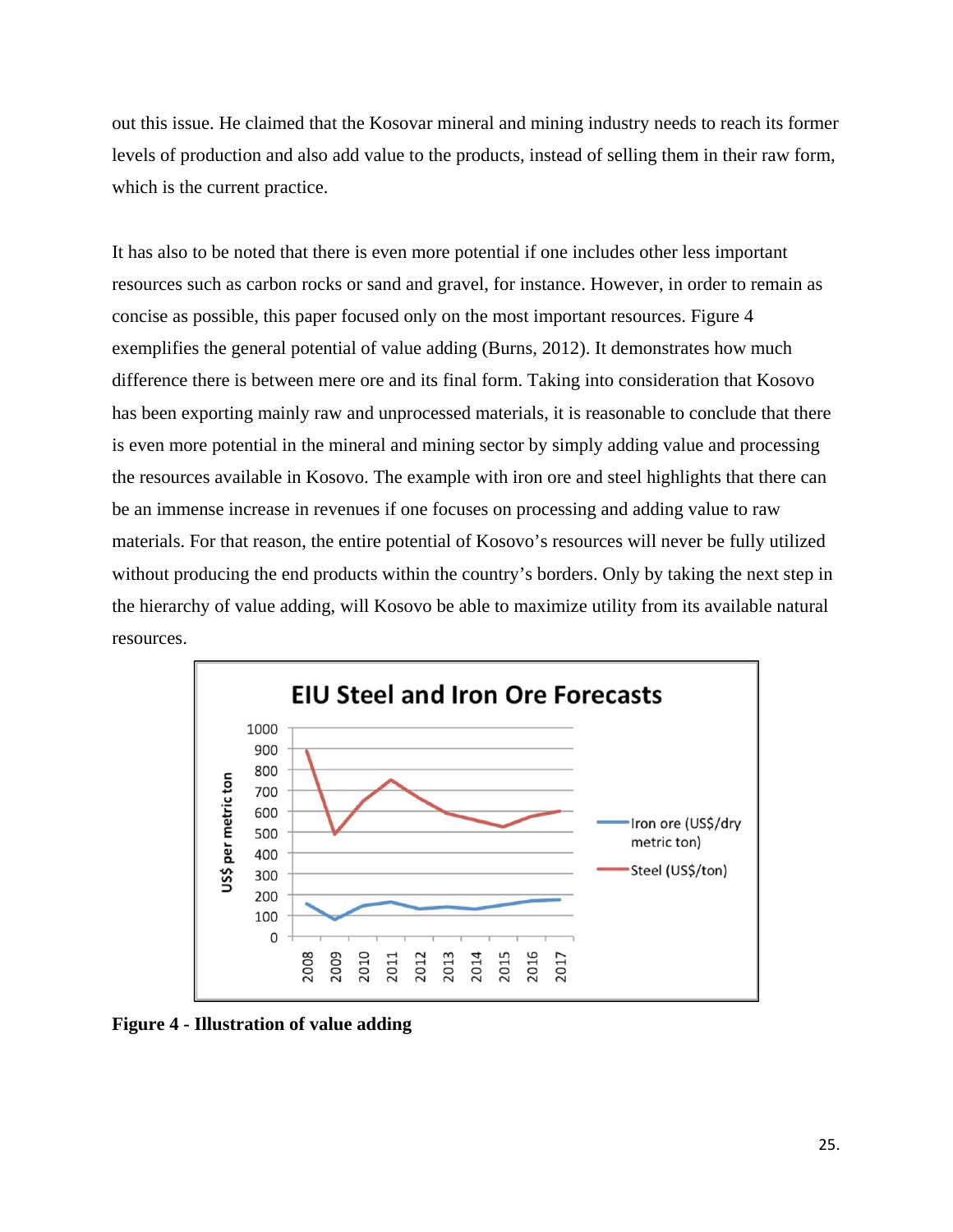## 5. **Analysis of Impacts**

It has been repeatedly implied that Kosovo may enjoy significant economic benefits from the extraction and exportation of its natural resources. In order to find out how these economic benefits might look like, one should take a look at the CGE model. This model considers the economy as a whole and provides a tool which eases the prediction of the impacts of certain factors on other economic variables ("Understanding a Computable General Equilibrium Model," 2014).



**Figure 5 – Graphical Illustration of Computable Equilibrium Model** 

By considering the CGE model, it should be easier to estimate the economic effects on the economy as a total that arise from a revival of the mineral and mining sector. This model will be used to realize how beneficial exporting mineral and mining products might be towards key economic variables such as unemployment, taxation, and social transfers. However, in order to do specific calculations, it needs certain predetermined assumption. The next subsection will give more details about the assumptions used in this paper.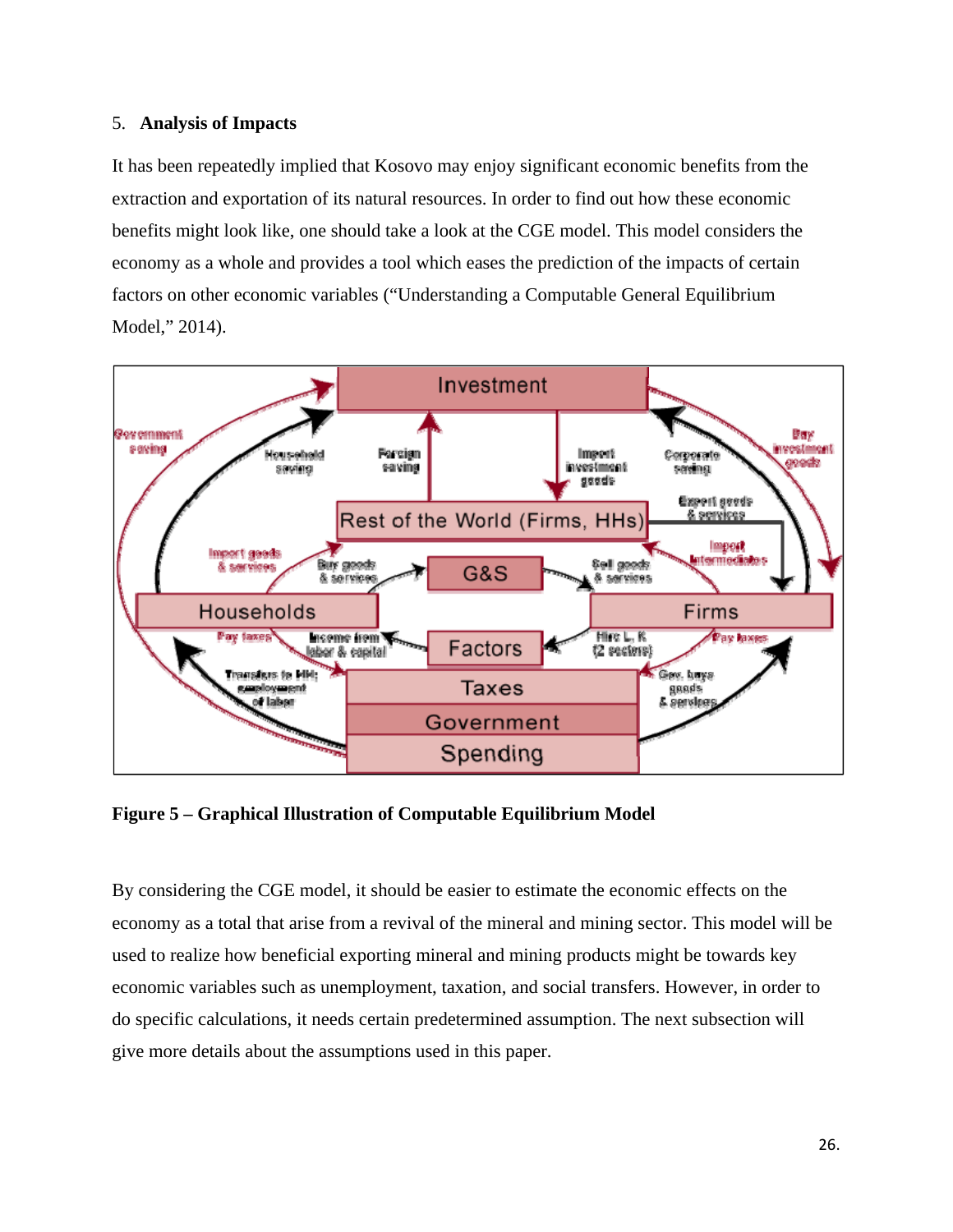## **a) Assumptions**

- i. No estimates about secondary jobs that might be created as a result of a revitalization of the mineral and mining sector will be done. Only direct jobs will be considered.
- ii. Only the potential jobs that might arise from the three most important sectors (lignite, lead and zinc, and ferronickel) will be considered for the calculation of total jobs that might be created in the mineral and mining sector.
- iii. The average wage of the prospective jobs will be considered to be  $\epsilon$ 68, which is the average wage in the public sector in Kosovo (ECIKS, 2014).
- iv. The estimates that will be done in order to determine the number of potential jobs will either be based on expert projections or on former employment figures in a particular sector.
- v. The tax rates that will be used to calculate an increase in taxes from job provided by the aforementioned sectors will be in compliance with the current legal tax rates.
- vi. Corporation taxes will be excluded for the sake of simplicity
- vii. Taxes were not included in the income and GDP projections.
- viii. The projections for the increase in GDP assume that all additional income will be spent on domestic goods.
- ix. Marginal propensity to consume is 0.8

Marginal propensity to save is 0.2

## **b) Effect on Labor and Income**

Based on Rainer Hengstmann's assumption that 35,000 jobs could eventually be created in the energy sector (coal) and the facts that *Trepça* once employed 22,000 people (lead and zinc) and *Ferronikeli* 1,944 (ferronickel), it can be deduced that approximately 60,000 jobs might be created in the mineral and mining sector (including the energy sector in this case). Interestingly,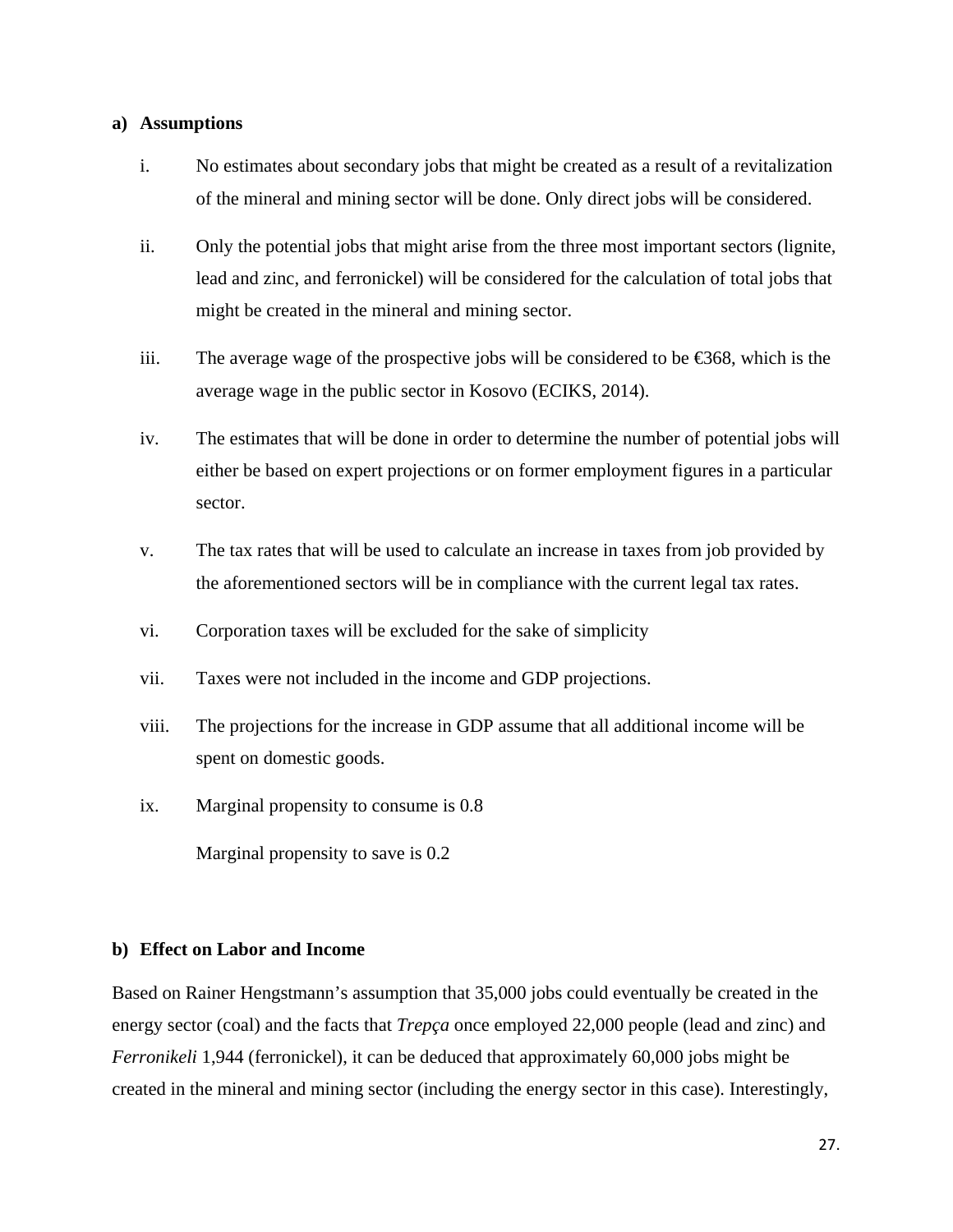this number is almost as high as the number of public servants that work for Kosovo's public administration, which amounts to 70,000 ("BTI 2012 - Kosovo Country Report," 2012). Having in mind that the public sector is one of Kosovo's most important employers, it might be concluded that Kosovo's minerals and mines may become one of Kosovo's top employers. Assuming that all of these employees would earn  $\epsilon$ 368 per month, it can be followed that Kosovo's citizens would have each month  $E2,080,000$  more to use for consumption and savings. Even though an additional  $E22$  million per month would not make a huge difference in a developed economy, in Kosovo that amount might help increase the GDP, which was \$6,445,201,981 in 2011, considerably.

## **c) Effects on GDP**

In order to find out how significantly the additional income from the mineral and mining sector might affect the GDP, the Keynesian multiplier will be considered.

$$
M = \frac{1}{1 - MPC}
$$

Based on this formula and the abovementioned assumptions, it follows that those additional wages might have a fivefold effect on the GDP, as compared to their cumulative value.

$$
5 \times \text{\textsterling}264,960,000 = \text{\textsterling}1,324,800,000
$$

This simple calculation would assume that no euro of the additional incomes is spent on foreign goods. However, having in mind the enormous amounts of imports that enter Kosovo every year, it will be unrealistic to achieve such a significant increase in GDP. Nevertheless, it can be argued that income revenues from the mineral and mining sector might increase the GDP of Kosovo significantly; however, this increase is inversely related to the Kosovar consumers' propensity to import.

## **d) Effects on Tax Revenues**

60,000 more employed people would also mean that there are 60,000 more sources of income for the government. Assuming that all of them would earn  $\epsilon$ 68 per month and pay the legally required income taxes for incomes ranging from  $\text{\textsterling}3,001 - \text{\textsterling}3,400$ , which is " $\text{\textsterling}81.6 + 8\%$  of the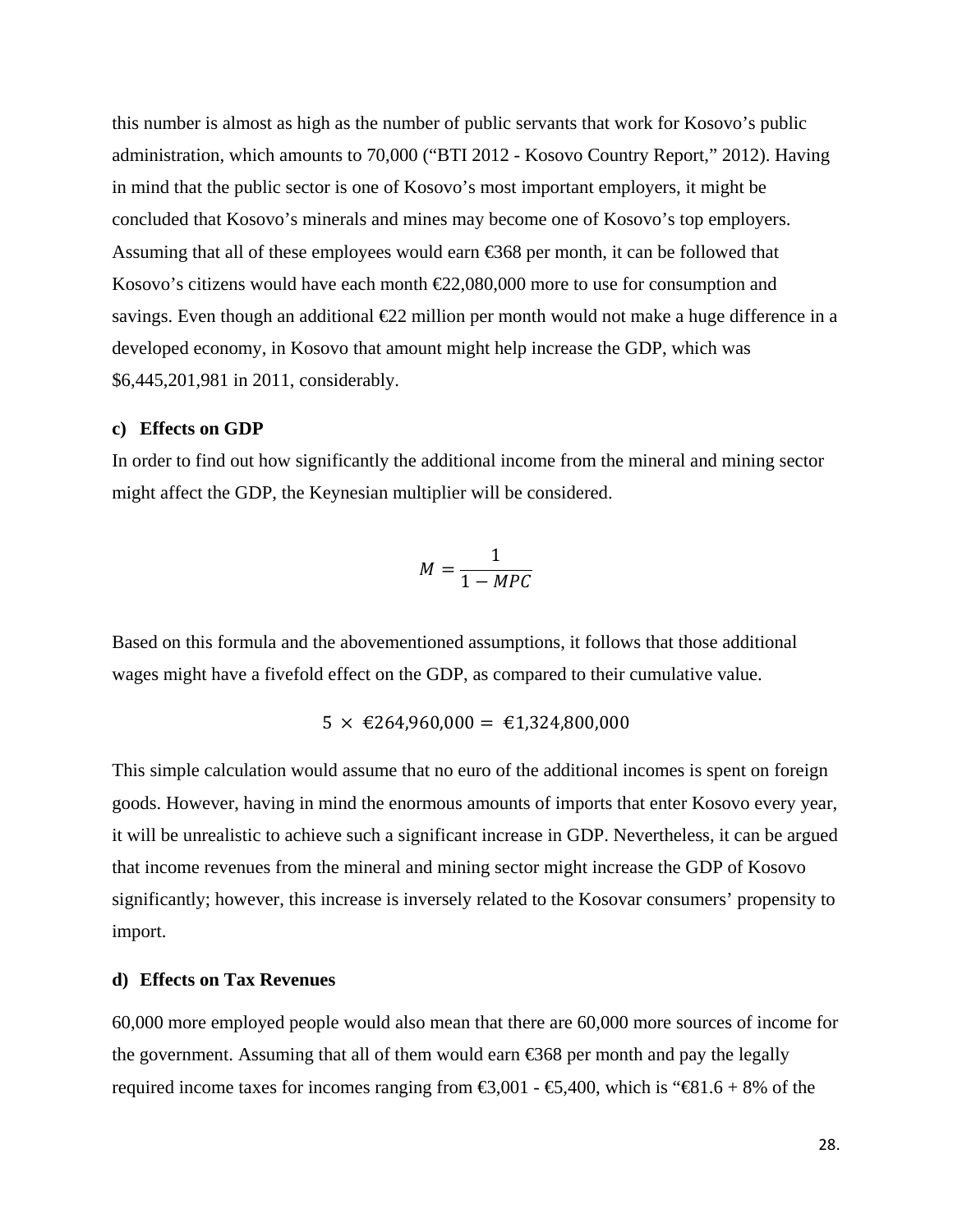amount over  $\epsilon$ 3,000" (ECIKS, 2014), one can come to the conclusion that the Government of Kosovo might enjoy under the defined assumptions approximately an additional  $\epsilon$  2 million of increased tax revenues per year. It has also to be noted that these revenues would come from personal income taxes only. In other words, corporate income tax and other taxes are being excluded from this calculation for simplicity reasons. In a country where most of the budget is based on customs revenues, an additional  $\bigoplus$  million in tax revenues might significantly improve the Kosovar economy, especially after considering the multiplier effect of money in the economy.

## **e) Effects on Social Transfers**

However, positive effects on the unemployment figures are not the entire benefits. Furthermore, the mere fact that approximately 60,000 more people would have a job also means that it is likely that the government would have to pay less on social spending because people who qualify for the work as miners tend to have a higher likelihood of being in social schemes. Therefore, assuming that 7,000 direct jobs will be created in the mining sector, and that most of these jobs will belong to miners, it might be possible that thousands of Kosovar families could leave the social assistance schemes that are being provided by the government. In 2013, for instance, there were 31,580 Kosovar families living on social assistance (Ballazhi, 2013). Consequently, supposing that prospective wages for miners would suffice for one family to leave social assistance, even 3,000 new jobs for miners might be enough to reduce the number of families on social schemes by as much as 10%.

#### **f) Nonmonetary Benefits**

A revitalization of the three aforementioned sectors might also have other important benefits such as improving the political image of Kosovo. It is known that investments in mining require a certain degree of stability and a positive investment climate in general. Consequently, other sectors of the Kosovar economy might benefit as well when foreign investors witness that international companies invest huge amounts into the Kosovar economy.

Lastly, since it should be difficult to operate in the mining sector without authorizations and licenses, it may also be that industries which have a considerable presence of informality would have to enter the formal economy in order to be able to cooperate with the mining industry.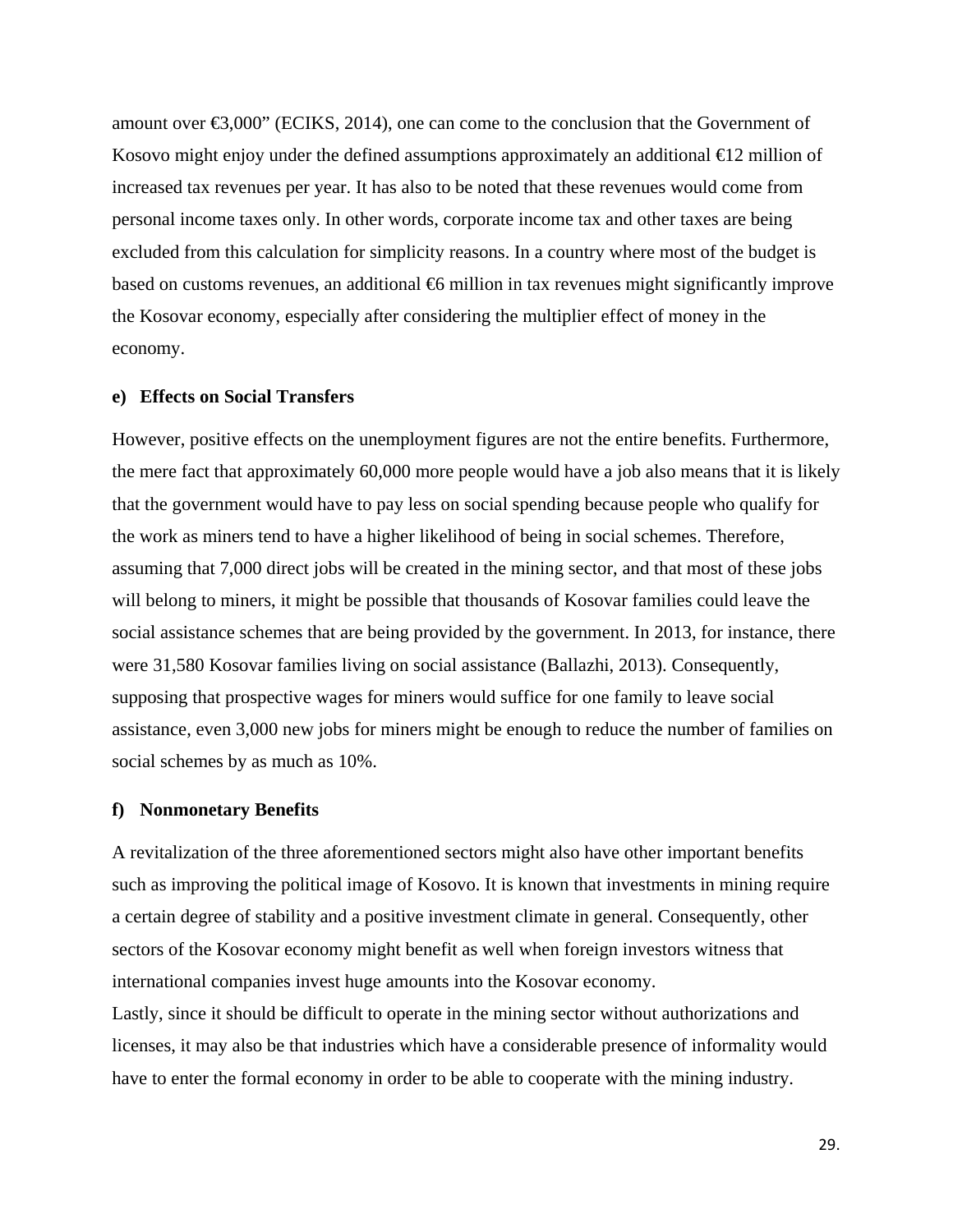#### 6. **Conclusion and Further Insights**

Kosovo has undeniably a significant export potential when it comes to natural resources. Lignite, lead, zinc, and ferronickel are only four sources which might aid Kosovo's development in the near and distant future. The best thing about the current situation is that it appears to be in Kosovo's hand to make the best of all these endowments. USAID claims, "Unleashing this potential is within the country's own grasp, because most of the current obstacles are of a policy nature" (2013).

However, as a matter of fact, abundance of natural resources does not guarantee economic prosperity. According to Sachs and Warner (2001), possessing an abundance of natural resources and exporting them in large amounts is statistically more likely to implicate low economic growth rates than high growth rates. Therefore, Kosovo has to find a way to avoid the "curse of natural resources." In order to turn its natural resources into a blessing instead of a curse, Kosovo officials should consider models such as the Norwegian one, which emphasizes financial prudence and only rational amounts of investments (*Avoiding the Oil Curse*, 2013). Furthermore, Kosovo will also need to improve its current infrastructure. *Die Welt* points out that Kosovo will need a functioning railway system that will enable the transportation of its minerals and also implies that more engineers are necessary in order to move economically forward in this sector (par. 18, 2014).

Moreover, ECIKS emphasizes that in order to really enjoy benefits from the huge potential that comes from extracting minerals, Kosovar authorities need to consider these two principles:

- 1. Efficiency Using resources sustainably with a minimal impact on the environment
- 2. Sustainable development Necessities of the current generation do not endanger the fulfillment of the necessities of new generations

If the Kosovar government takes these suggestions into consideration, Kosovo might be able to prosper as a result of its abundant natural resources. By utilizing the potential of its natural resources in a reasonable and prudent manner, Kosovo might be able to surpass its current state of poverty and become an example of a resource blessing.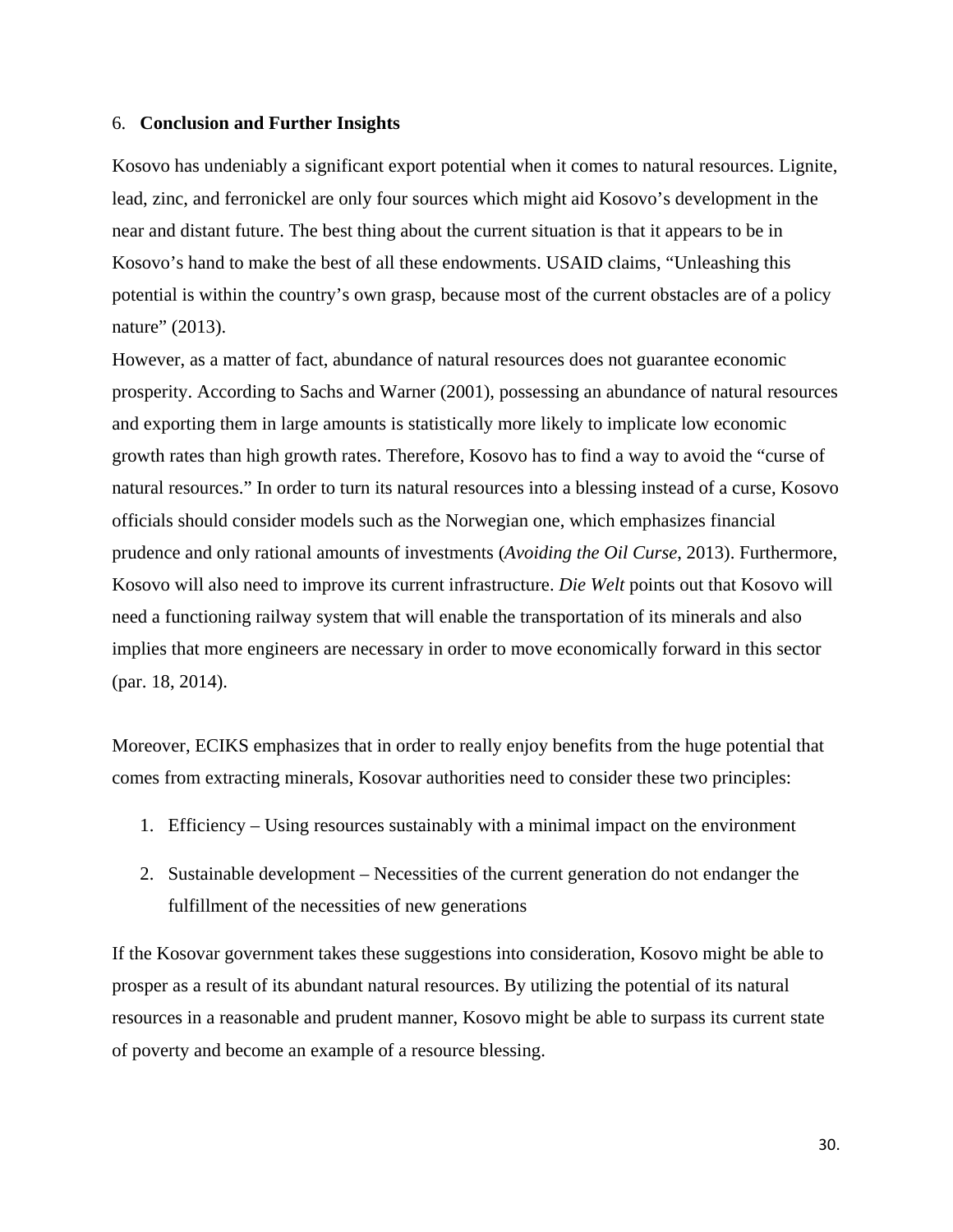## References

- Assessment of the Employment Strategy: the need for a concrete strategy. (2013, December). GAP Insitute for Advanced Studies. Retrieved from http://www.institutigap.org/documents/7116\_Assesment%20of%20the%20emplyment%2 0strategy.pdf
- *Avoiding the Oil Curse: The Case of Norway | Institute of Politics*. (2013). Retrieved from http://www.youtube.com/watch?v=8f6geiVdwpk&feature=youtube\_gdata\_player
- Ballazhi, R. (2013, July 28). Jetojnë me 16 euro në muaj. Retrieved April 23, 2014, from http://www.zeri.info/artikulli/10748/jetojne-me-16-euro-ne-muaj
- Bauerova, L., & Nicola, S. (2014, February 27). In Europe, Dirty Coal Makes a Comeback. *BusinessWeek: Companies\_and\_industries*. Retrieved from http://www.businessweek.com/articles/2014-02-27/in-europe-dirty-coal-makes-acomeback
- Beutelsbacher, S. (2014, March 26). Unter dem Kosovo liegt ein gefährlicher Schatz. *Welt Online*. Retrieved from http://www.welt.de/wirtschaft/article126202338/Unter-dem-Kosovo-liegt-ein-gefaehrlicher-Schatz.html
- BTI 2012 Kosovo Country Report. (2012). Bertelsmann Stiftung. Retrieved from http://www.bti-

project.de/fileadmin/Inhalte/reports/2012/pdf/BTI%202012%20Kosovo.pdf

- Burns, S. (2012, December 24). One Forecast of Metal Prices This Decade: What Smart Folks Say. *Steel, Aluminum, Copper, Stainless, Rare Earth, Metal Prices, Forecasting | MetalMiner*. Retrieved April 21, 2014, from https://agmetalminer.com/2012/12/oneforecast-of-metal-prices-this-decade-what-smart-folks-say/
- Chrome metal and Ferrochrome prices, electrolytic, aluminothermic and ferro chromium. (2014, May 3). Retrieved May 3, 2014, from http://www.metalprices.com/metal/chrome/chrome-chromium-99-20-china
- Cowden, M. (2014, March 5). Alliance Magnesium Aims to Go Pubic. Retrieved from http://www.amm.com/Article/3316271/Alliance-Magnesium-aims-to-go-public.html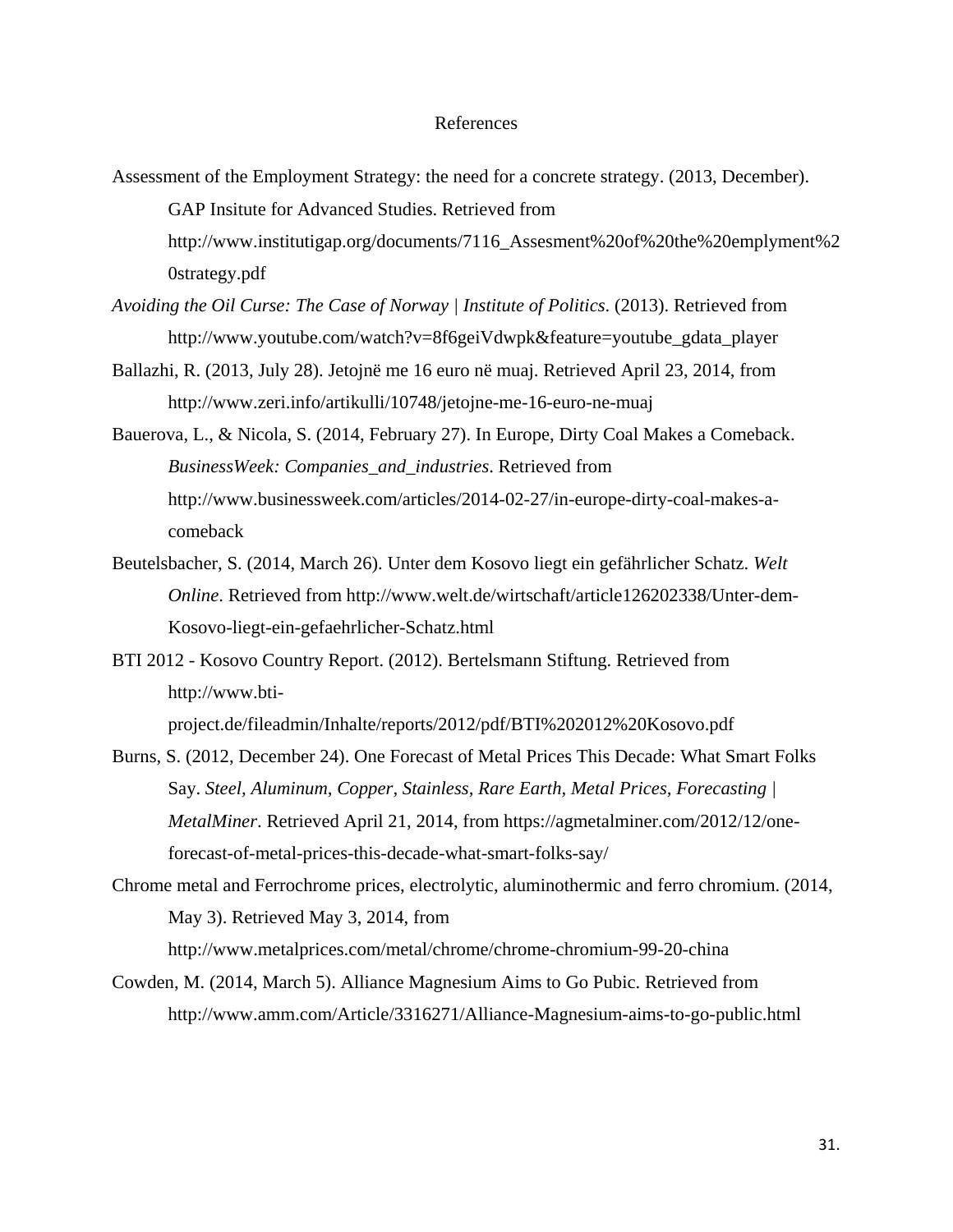- Diss, K. (2013, December 19). China opens up a new market for WA bauxite miners. *ABC News*. Text. Retrieved May 4, 2014, from http://www.abc.net.au/news/2013-12-19/wa-minersopened-up-to-new-bauxite-market/5168362
- Economic Initiative for Kosovo. (2013, June). A New Deal for Kosovo Creating Sustainable Economic Growth. Economic Initiative for Kosovo. Retrieved from http://www.eciks.org/english/publications/ECIKS-A-New-Deal-for-Kosovo.pdf
- Economic Initiative for Kosovo. (2014, May 7). Investing in Kosovo. Retrieved May 7, 2014, from

http://www.eciks.org/english/publications/investing\_in\_kosovo\_2010/investorsguide3.ht ml

- Economic Initiative for Kosovo. (2014, April 21). Investing in Kosovo. *3 Principal and Industrial Business Sectors*. Retrieved from http://www.eciks.org/english/publications/investing\_in\_kosovo/content/iguide\_3.html
- Economic Initiative for Kosovo. (2014, April 22). Investing in Kosovo. *Taxation*. Retrieved April 21, 2014, from

http://www.eciks.org/english/publications/investing\_in\_kosovo/content/iguide\_12.html

- External Trade Statistis 2011. (2012, August). Kosovo Agency of Statistics. Retrieved from http://ask.rks-gov.net/ENG/publikimet/doc\_download/1040-external-trade-statistics-2011
- Féraud, J., Maliqi, G., & Meha, V. (2007). Famous Mineral Localities: THE TREPCA MINE STARI TRG, KOSOVO. *Mineralogical Record*, *38*(4), 267–298.
- GDP (current US\$) | Data | Table. (2014, May 5). Retrieved May 4, 2014, from http://data.worldbank.org/indicator/NY.GDP.MKTP.CD
- Gecaj, K. (2014, March 12). Thaçi: U shuan ëndrrat e Serbisë për "Trepçën." *Zëri*. Retrieved from http://zeri.info/artikulli/28637/thaci-u-shuan-enderrat-e-serbise-per-trepcen
- Gold Prices Per Kilo Today Gold Price OZ. (n.d.). Retrieved May 1, 2014, from http://www.goldpriceoz.com/gold-price-per-kilo/

Halloysite. (2014, May 1). Retrieved May 1, 2014, from http://www.mindat.org/min-1808.html

Hard Assets Alliance. (April). Silver Price - Euros - Kilograms. *Silver Price Charts in Euros per kg*. Retrieved April 21, 2014, from http://www.hardassetsalliance.com/charts/silverprice/eur/kg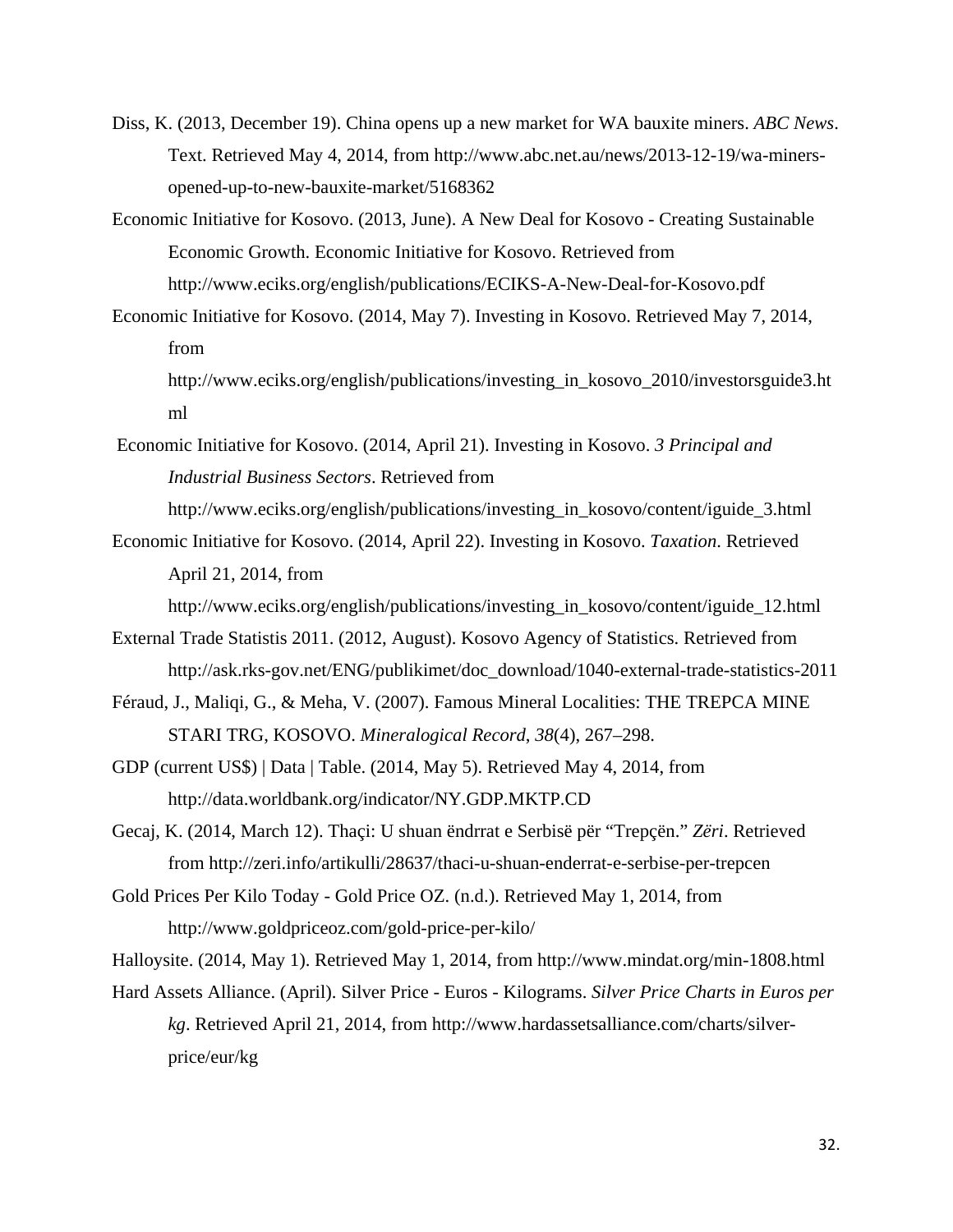- Hedges, C. (1998, July 8). Stari Tng Journal; Below It All in Kosovo, A War's Glittering Prize. *The New York Times*. Retrieved from http://www.nytimes.com/1998/07/08/world/staritng-journal-below-it-all-in-kosovo-a-war-s-glittering-prize.html
- House, A. (2005). Kosovo Land of Opportunity for European Mining and Energy. *Mining Communications Ltd*, 1–20.
- Independent Commission for Mines and Minerals. (2014, April 21). Mineral Deposits. *Mineral Deposits*. Retrieved April 21, 2014, from http://www.kosovomining.org/kosovoweb/en/mining/minerals.html
- *KOSOVO'S COAL: A World Bank Legacy*. (2012). Retrieved from http://www.youtube.com/watch?v=dGXLFC4CpZo&feature=youtube\_gdata\_player
- Kovacevic, M. (2009). *The Influence of Kosovo's Independence on the Stability of the Region*. ProQuest. Retrieved from http://books.google.com/books?id=xnRjG6n\_EBUC&printsec=frontcover#v=onepage&q &f=false
- Krasniqi-Veseli, L. (2012, June 10). Kosovë: Rënie e madhe e eksportit. *Radio Evropa e Lirë*. Retrieved from http://www.evropaelire.org/content/article/24730952.html
- Krasniqi-Veseli, L. (2012, March 31). Paga mesatare në Kosovë më e ulëta në Evropë. *Radio Evropa e Lirë*. Retrieved from http://www.evropaelire.org/content/article/24533136.html
- London Metal Exchange: Cobalt. (n.d.). Retrieved May 4, 2014, from https://www.lme.com/engb/metals/minor-metals/cobalt/
- London Metal Exchange: Copper. (n.d.). Retrieved May 3, 2014, from http://www.lme.com/engb/metals/non-ferrous/copper/
- London Metal Exchange: Lead. (n.d.). Retrieved May 1, 2014, from https://www.lme.com/engb/metals/non-ferrous/lead/
- London Metal Exchange: Nickel. (n.d.). Retrieved May 3, 2014, from http://www.lme.com/engb/metals/non-ferrous/nickel/
- London Metal Exchange: Zinc. (n.d.). Retrieved May 1, 2014, from http://www.lme.com/engb/metals/non-ferrous/zinc/
- Mineralprices.com The Global Source for Metals Pricing. (n.d.). Retrieved May 4, 2014, from http://www.mineralprices.com/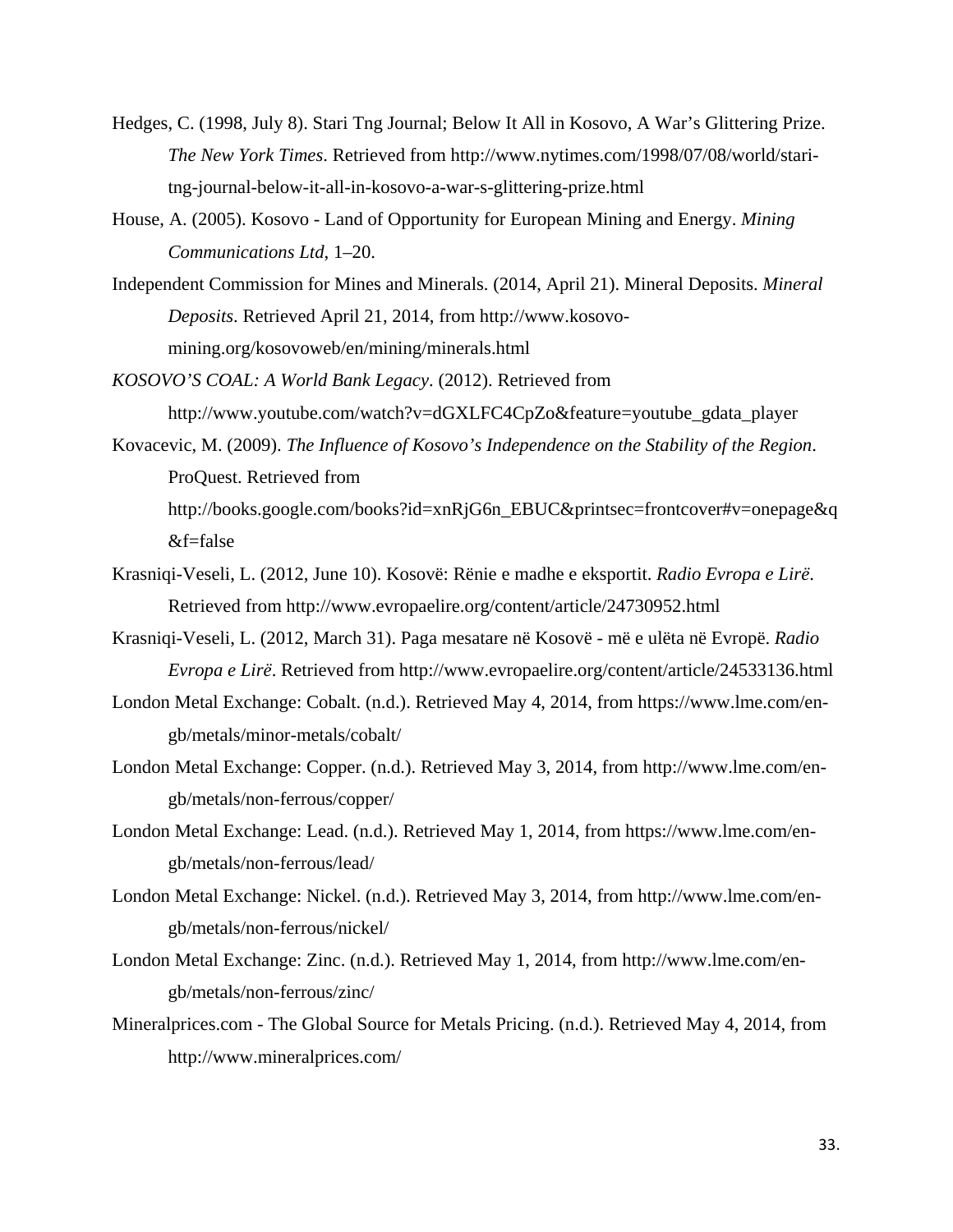- Ministry of Economic Development. (n.d.). Economic Development and European Integration Ministry of Economic Development. Retrieved May 1, 2014, from http://mzhe.rksgov.net/?page=2,251
- Ministry of Economic Development. (2012). Mining Strategy of the Republic of Kosovo 2012 2025. Retrieved from http://mzhe.rks-

gov.net/repository/docs/Strategjia\_Minerare\_e\_R.\_Kosoves\_2012\_-\_225\_\_Ang.pdf

- Ministry of Foreign Affairs. (2014, April 21). Kosovo's Economy. *Kosovo's Economy Ministry of Foreign Affairs*. Retrieved from http://www.mfa-ks.net/?page=2,119
- Ministry of Trade and Industry. (2014, April 21). Trade in Kosovo Ministry of Trade and Industry. Retrieved from http://www.mti-ks.org/en-us/Trade-in-Kosovo
- Nahi, F. (2010, October 27). *Opportunities for Investing in the Kosovo Mining Sector*. Presented at the US-Kosovo Investment Forum, New York. Retrieved from http://www.google.com/url?sa=t&rct=j&q=&esrc=s&source=web&cd=4&cad=rja&uact =8&ved=0CDkQFjAD&url=http%3A%2F%2Fwww.developingmarkets.com%2Fsites% 2Fdefault%2Ffiles%2Fsession-3\_6-faiknahi.pps&ei=ECAkU4\_fEMHlswbni4GAAg&usg=AFQjCNEHg5ImT4ZmCk\_5jDcpzv1 os22NHg&bvm=bv.62922401,d.Yms
- Sachs, Jeffrey D., & Warner, Andrew M. (2001). Natural Resources and Economic Development - The Curse of Natural Resources. *European Economic Review*, 827–838.
- Salem, H. (2013, November 19). Kosovo pays a heavy toll for lack of reliable energy. *The Guardian*. Retrieved from http://www.theguardian.com/globaldevelopment/2013/nov/19/kosovo-energy-poverty-pollution-coal
- Sedgman, P. (2014, March 26). Iron Ore Forecast Cut by Australia as Miners Increase Output. *Bloomberg*. Retrieved April 21, 2014, from http://www.bloomberg.com/news/2014-03- 26/iron-ore-price-forecast-cut-by-australia-as-miners-boost-output.html
- Shala, F. (2014, April 7). Interview with Ferat Shala, Minister of Environment and Spatial Planning.
- Shank, M. (2013, July 22). The War on Coal in Kosovo and the World Bank US News. *US News & World Report*. Retrieved April 21, 2014, from http://www.usnews.com/opinion/blogs/world-report/2013/07/22/the-war-on-coal-inkosovo-and-the-world-bank